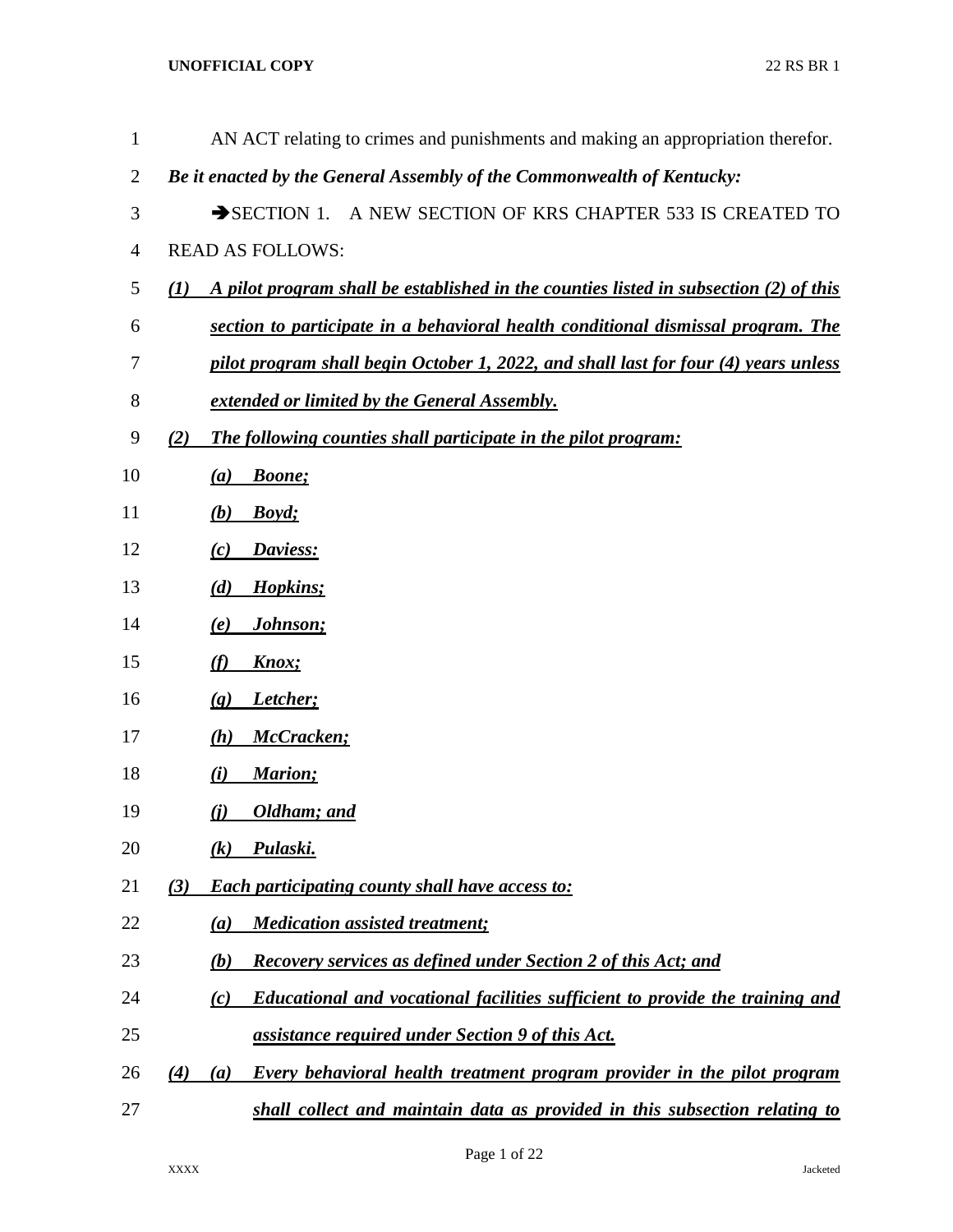| 1  |     | program participants under their care, designed to inform the outcomes and     |
|----|-----|--------------------------------------------------------------------------------|
| 2  |     | effectiveness of the pilot program, to be submitted to the Administrative      |
| 3  |     | <b>Office of the Courts;</b>                                                   |
| 4  | (b) | The data to be collected and submitted in an initial report no later than      |
| 5  |     | fourteen (14) days following initiation of treatment shall include the         |
| 6  |     | following information regarding the program participants:                      |
| 7  |     | Age, gender, and race or ethnicity;                                            |
| 8  |     | <b>Housing history;</b><br>2.                                                  |
| 9  |     | <b>Educational history;</b><br>3.                                              |
| 10 |     | <b>Employment history;</b><br>4.                                               |
| 11 |     | Past involvement in addiction recovery and treatment for a substance<br>5.     |
| 12 |     | use disorder;                                                                  |
| 13 |     | <b>Past treatment for a mental health disorder;</b><br>6.                      |
| 14 |     | <i>Criminal history;</i><br>7.                                                 |
| 15 |     | The number of individuals participating in the behavioral health<br>8.         |
| 16 |     | conditional dismissal program with that provider;                              |
| 17 |     | The number of individuals who remain in compliance with the terms<br>9.        |
| 18 |     | and conditions of the treatment program; and                                   |
| 19 |     | The number of individuals who have been discharged from the<br>10.             |
| 20 |     | program due to an inability or unwillingness to meet the terms and             |
| 21 |     | conditions of the treatment program, including the specific reason for         |
| 22 |     | the discharge;                                                                 |
| 23 | (c) | A second report shall be filed no later than twenty-eight (28) days after      |
| 24 |     | filing the initial report and shall include:                                   |
| 25 |     | The progression of the program participants identified in paragraph<br>1.      |
| 26 |     | (b) of this subsection;                                                        |
| 27 |     | The current number of individuals participating in the behavioral<br><u>2.</u> |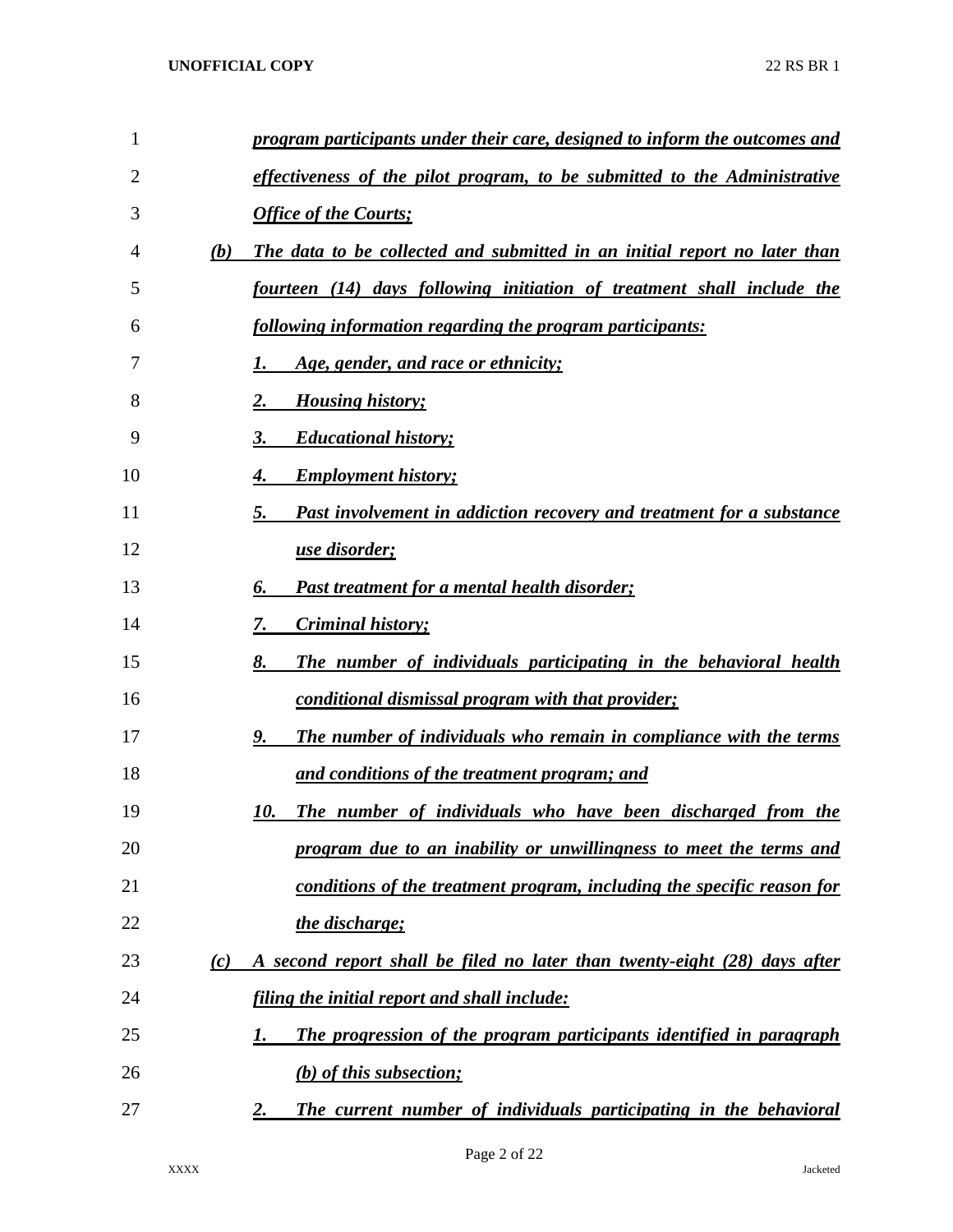| $\mathbf{1}$   |     | <b>health conditional dismissal program with that provider;</b>          |
|----------------|-----|--------------------------------------------------------------------------|
| $\overline{2}$ |     | The number of individuals who remain in compliance with the terms<br>3.  |
| 3              |     | and conditions of the treatment program;                                 |
| 4              |     | The number of individuals who have been discharged from the<br>4.        |
| 5              |     | program due to an inability or unwillingness to meet the terms and       |
| 6              |     | conditions of the treatment program, including the specific reason for   |
| 7              |     | the discharge;                                                           |
| 8              |     | For any individual discharged under subparagraph 4. of this<br>5.        |
| 9              |     | paragraph, the length of time the individual participated in the         |
| 10             |     | <i>program</i> ;                                                         |
| 11             |     | The number of individuals who have been discharged from the<br>6.        |
| 12             |     | program upon successful completion of the treatment program              |
| 13             |     | requirements;                                                            |
| 14             |     | The number of individuals who have received medication-assisted<br>7.    |
| 15             |     | treatment and the result of that treatment;                              |
| 16             |     | The work status of individuals participating in the program; and<br>8.   |
| 17             |     | The educational accomplishments of individuals participating in an<br>9. |
| 18             |     | <i>educational component of the program;</i>                             |
| 19             | (d) | Subsequent reports shall be filed on a quarterly basis relating to each  |
| 20             |     | program participant and shall include:                                   |
| 21             |     | The information required under paragraph (c) of this subsection; and     |
| 22             |     | The number of clinical assessments performed by the program<br>2.        |
| 23             |     | provider during the reporting period; and                                |
| 24             | (e) | A final report shall be filed no later than thirty (30) days following   |
| 25             |     | discharge upon successful completion of the program requirements and     |
| 26             |     | shall include:                                                           |
| 27             |     | A summary of the specific programs completed and goals attained by<br>1. |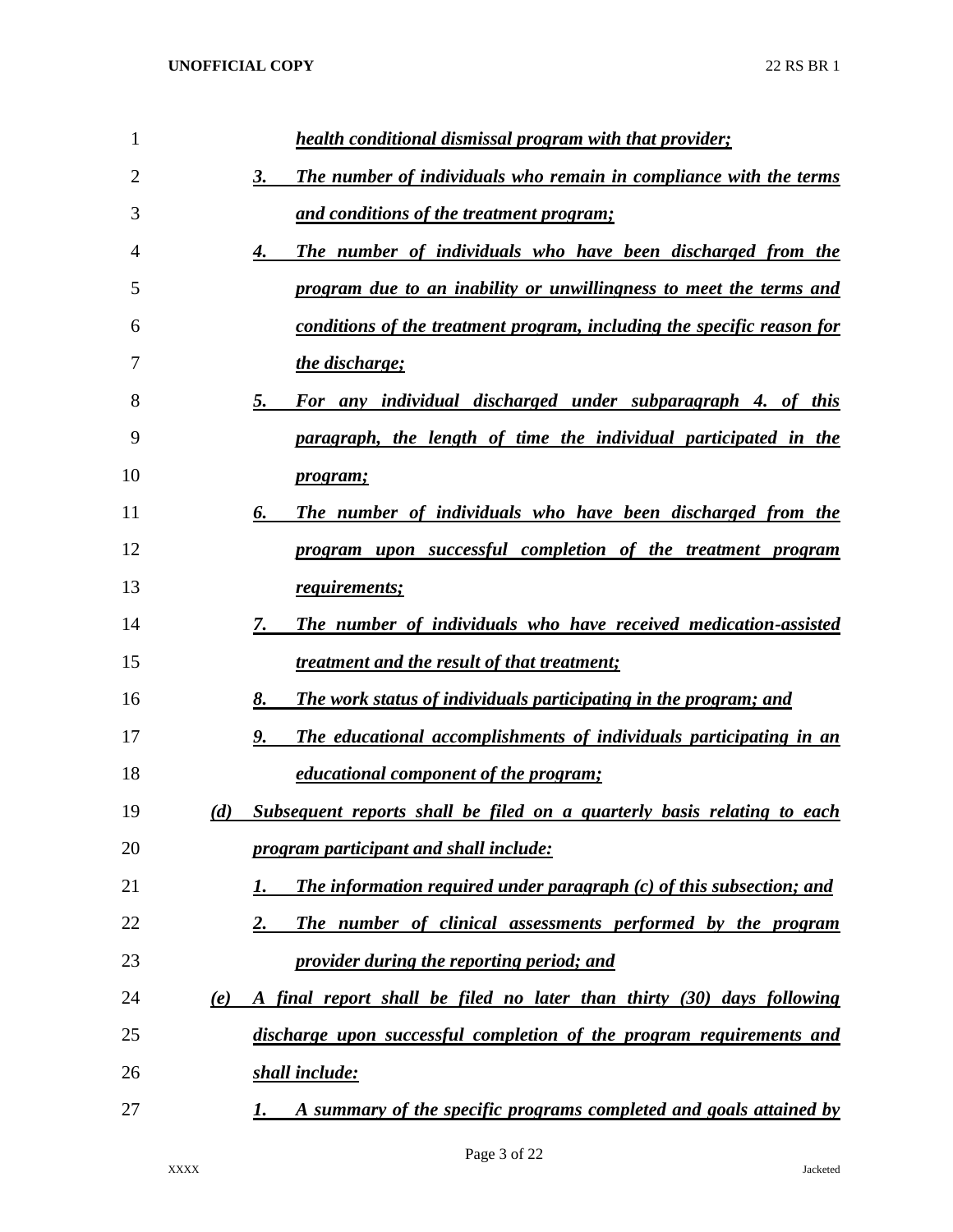| $\mathbf{1}$   |            | the participant;                                                                   |
|----------------|------------|------------------------------------------------------------------------------------|
| $\overline{2}$ |            | 2.<br><u>What continued treatment, if any, is recommended; and</u>                 |
| 3              |            | 3.<br>Any recommended adjustments to the behavioral health conditional             |
| 4              |            | dismissal program that could provide greater benefit to similar                    |
| 5              |            | <i>participants.</i>                                                               |
| 6              | (5)<br>(a) | The attorneys for the Commonwealth participating in the pilot program              |
| 7              |            | shall submit a quarterly report to the Administrative Office of the Courts         |
| 8              |            | that shall include:                                                                |
| 9              |            | The number of eligible defendants who were offered participation in<br>1.          |
| 10             |            | the behavioral health conditional dismissal program but declined to                |
| 11             |            | <i>participate;</i>                                                                |
| 12             |            | The number of eligible defendants who sought to participate in the<br>2.           |
| 13             |            | program but whose participation was not agreed to by the attorney for              |
| 14             |            | the Commonwealth; and                                                              |
| 15             |            | The number of victims, if there is an identified victim, who did not<br>3.         |
| 16             |            | <i>participate in the process; and</i>                                             |
| 17             | (b)        | If the attorney for the Commonwealth did not agree to an eligible                  |
| 18             |            | defendant's participation in the behavioral health conditional dismissal           |
| 19             |            | program, he or she shall include in each quarterly report to the                   |
| 20             |            | Administrative Office of the Courts the specific offenses charged for that         |
| 21             |            | defendant, and the substantial and compelling reasons, based upon                  |
| 22             |            | delineated facts specific to the defendant, why the defendant was denied           |
| 23             |            | participation in the program.                                                      |
| 24             | (6)        | <b>The Chief Justice of the Supreme Court shall submit an annual report to the</b> |
| 25             |            | <b>Legislative Research Commission, the chair of the Senate Standing Committee</b> |
| 26             |            | on Judiciary, the chair of the House Standing Committee on Judiciary, and the      |
| 27             |            | Governor by January 31 of each year that includes the information received from    |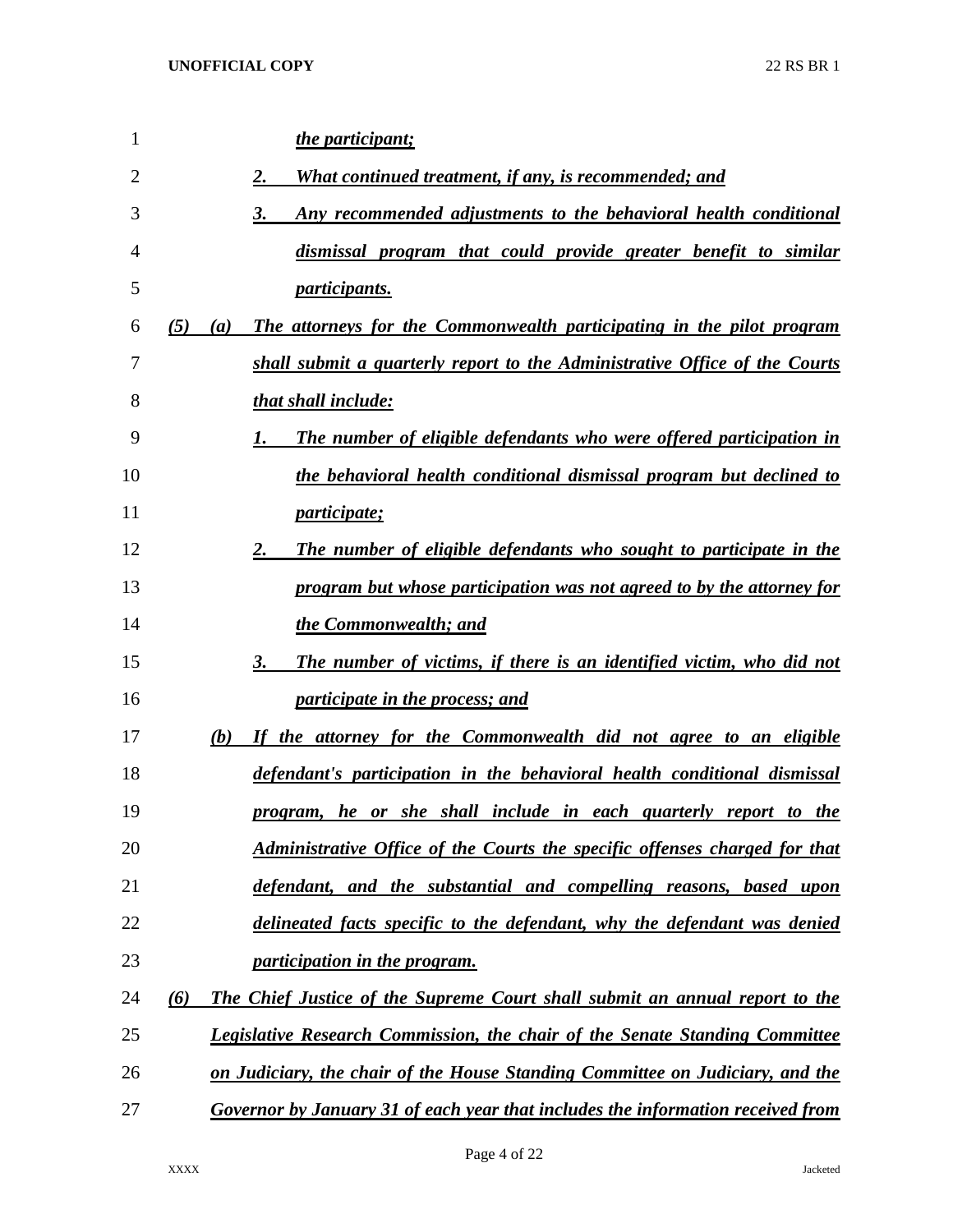| 1  | the attorneys for the Commonwealth and the providers for the counties                  |
|----|----------------------------------------------------------------------------------------|
| 2  | participating in the behavioral health conditional dismissal program. The report       |
| 3  | shall include the information reported under subsections (4) and (5) of this           |
| 4  | section and shall also include:                                                        |
| 5  | The number of defendants assessed who did not meet the eligibility<br>$\left(a\right)$ |
| 6  | <u>requirements for the program following the clinical assessment;</u>                 |
| 7  | The specific offenses charged for each defendant and the classification of<br>(b)      |
| 8  | offenses charged;                                                                      |
| 9  | The percentage of defendants participating in the program who successfully<br>(c)      |
| 10 | completed the program;                                                                 |
| 11 | The percentage of defendants discharged from the program<br>(d)<br>for                 |
| 12 | noncompliance; and                                                                     |
| 13 | The percentage of defendants who are arrested, convicted, and incarcerated<br>(e)      |
| 14 | within six $(6)$ months, one $(1)$ year, and two $(2)$ years of successful             |
| 15 | completion of the program.                                                             |
| 16 | SECTION 2. A NEW SECTION OF KRS CHAPTER 533 IS CREATED TO                              |
| 17 | <b>READ AS FOLLOWS:</b>                                                                |
| 18 | <u>As used in Sections 1 to 8 of this Act:</u>                                         |
| 19 | "Behavioral health conditional dismissal program" means a program designed<br>(I)      |
| 20 | to provide an eligible person who has a behavioral health disorder and who has         |
| 21 | been charged with a qualifying offense an alternative to receive treatment             |
| 22 | addressing the behavioral health disorder instead of incarceration, resulting in       |
| 23 | dismissal of the charges upon successful completion;                                   |
| 24 | "Behavioral health disorder" means a mental health disorder or substance use<br>(2)    |
| 25 | disorder, or both;                                                                     |
| 26 | "Behavioral health treatment program" means a plan, based upon a clinical<br>(3)       |
| 27 | assessment, that identifies and incorporates recovery services to meet the specific    |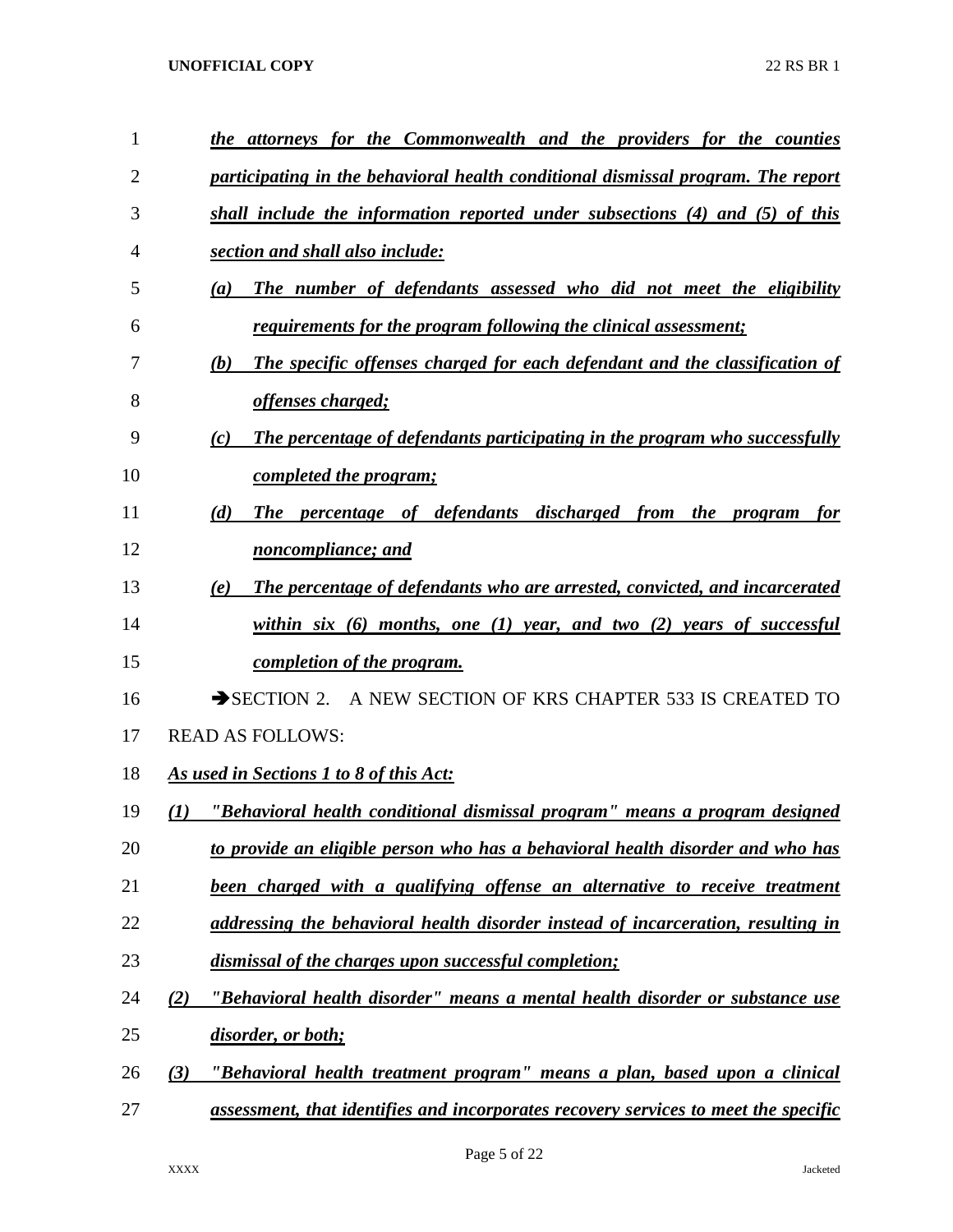| $\mathbf{1}$ |     | <i>treatment goals and needs of the individual served;</i>                          |
|--------------|-----|-------------------------------------------------------------------------------------|
| 2            | (4) | "Clinical assessment" means an assessment that is performed by a qualified          |
| 3            |     | mental health professional in accordance with the most recent American Society      |
| 4            |     | of Addiction Medicine criteria for a substance use disorder, and the most recent    |
| 5            |     | edition of the American Psychiatric Association's Diagnostic and Statistical        |
| 6            |     | Manual of Mental Disorders for a mental health disorder;                            |
| 7            | (5) | "Eligible applicant" or "eligible person" means an individual:                      |
| 8            |     | Who has completed a clinical assessment and been referred to care; and<br>(a)       |
| 9            |     | Who meets the requirements of Section 3 of this Act;<br>(b)                         |
| 10           | (6) | "Mental health disorder" is a diagnostic term that covers many clinical             |
| 11           |     | categories typically including behavioral or psychological symptoms, or both,       |
| 12           |     | along with impairment of personal and social function, and specifically defined     |
| 13           |     | and clinically interpreted through reference to criteria contained in the most      |
| 14           |     | recent edition of the American Psychiatric Association's Diagnostic and             |
| 15           |     | <b>Statistical Manual of Mental Disorders;</b>                                      |
| 16           | (7) | <u>"Qualified mental health professional" means the same as in KRS 202A.011 and</u> |
| 17           |     | shall include a licensed clinical alcohol and drug counselor under KRS Chapter      |
| 18           |     | <u>309;</u>                                                                         |
| 19           | (8) | "Qualifying offense" means a misdemeanor or Class D felony that is not:             |
| 20           |     | An offense that would qualify the person as a violent offender under KRS<br>(a)     |
| 21           |     | <u>439.3401;</u>                                                                    |
| 22           |     | A sex crime as defined by KRS 17.500;<br>(b)                                        |
| 23           |     | <u>An offense under KRS 189A.010; or</u><br>(c)                                     |
| 24           |     | An offense against a victim who has a protective order as defined in KRS<br>(d)     |
| 25           |     | 508.130 or an interpersonal protective order issued under KRS 456.060               |
| 26           |     | <i>against the defendant involving:</i>                                             |
| 27           |     | Domestic violence and abuse as defined in KRS 403.720; or<br>1.                     |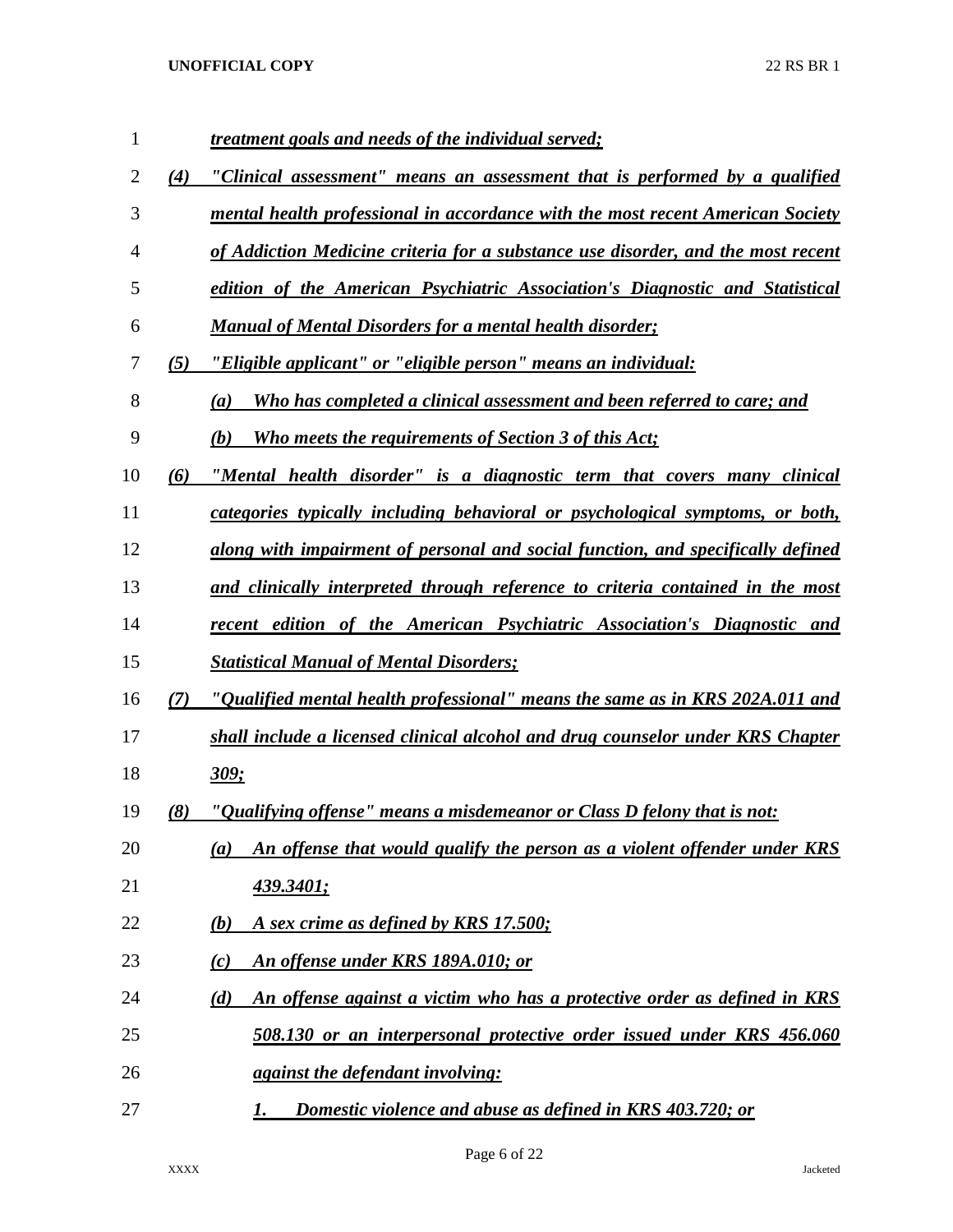| $\mathbf{1}$ | Dating violence and abuse as defined in KRS 456.010;<br>2.                                |
|--------------|-------------------------------------------------------------------------------------------|
| 2            | (9)<br>"Recovery services" means rehabilitative treatment services that shall include but |
| 3            | not be limited to any or all of the following:                                            |
| 4            | <b>Outpatient treatment;</b><br>(a)                                                       |
| 5            | <b>National Alliance of Recovery Residences certified housing;</b><br>(b)                 |
| 6            | <b>Medication treatment;</b><br>(c)                                                       |
| 7            | <b>Personal and family counseling;</b><br>(d)                                             |
| 8            | <b>Substance abuse education and prevention classes or counseling;</b><br>(e)             |
| 9            | (f)<br>Vocational training;                                                               |
| 10           | Literacy training;<br>$\left( \mathbf{g} \right)$                                         |
| 11           | <b>Community service;</b><br>(h)                                                          |
| 12           | <b>Inpatient or residential behavioral health treatment as needed to address:</b><br>(i)  |
| 13           | <b>Impaired capacity to use self-control, judgment, or discretion related</b><br>1.       |
| 14           | to behavior;                                                                              |
| 15           | Severe dependence;<br>2.                                                                  |
| 16           | <b>Special detoxification;</b><br>3.                                                      |
| 17           | <i>Relapse; or</i><br>4.                                                                  |
| 18           | recommended by a qualified<br>5.<br>Other treatments<br>mental health                     |
| 19           | <i>professional</i> ;                                                                     |
| 20           | Restorative practices designed to make the participant accountable to the<br>(i)          |
| 21           | victim when there is an identified victim, and it is safe to do so; and                   |
| 22           | <b>Recovery housing assistance; and</b><br>$\left( k\right)$                              |
| 23           | "Substance use disorder" has the same meaning as in KRS 222.005.<br>(10)                  |
| 24           | SECTION 3. A NEW SECTION OF KRS CHAPTER 533 IS CREATED TO                                 |
| 25           | <b>READ AS FOLLOWS:</b>                                                                   |
| 26           | In addition to the pretrial diversion program established under KRS 533.250 to<br>(I)     |
| 27           | 533.260, and the deferred prosecution program under KRS 218A.14151, a                     |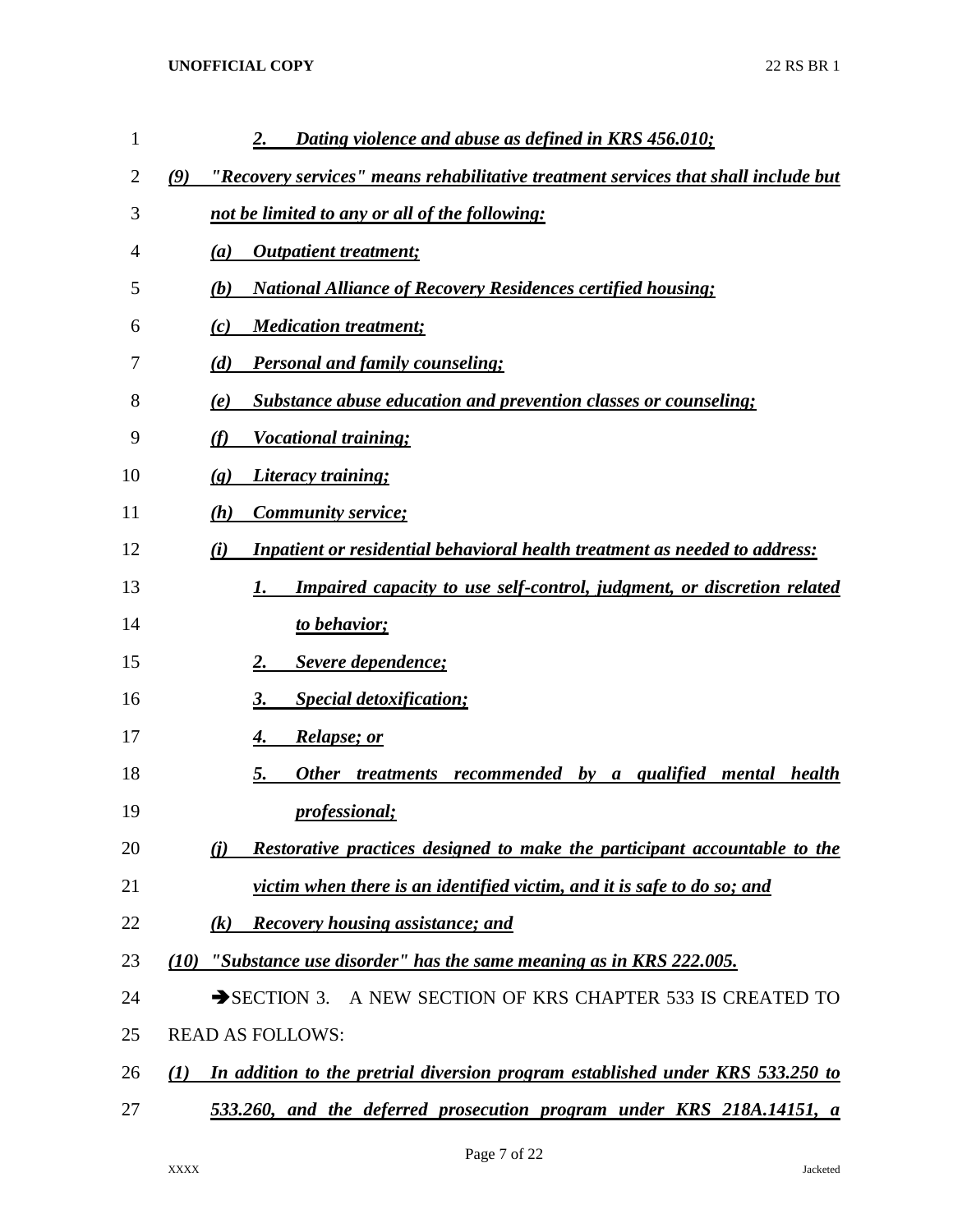| 1  |     | behavioral health conditional dismissal program shall be operated in each county            |  |
|----|-----|---------------------------------------------------------------------------------------------|--|
| 2  |     | participating in the pilot program established under Section 1 of this Act The              |  |
| 3  |     | behavioral health conditional dismissal program shall:                                      |  |
| 4  |     | Provide eligible persons, on an equal basis, an alternative to ordinary<br>(a)              |  |
| 5  |     | prosecution for qualifying offenses arising from a behavioral health                        |  |
| 6  |     | disorder by receiving early recovery services and treatment reasonably                      |  |
| 7  |     | expected to deter future criminal behavior; and                                             |  |
| 8  |     | Provide an expedited alternative to prosecution for eligible persons who<br>(b)             |  |
| 9  |     | may be harmed by the imposition of criminal sanctions in the absence of the                 |  |
| 10 |     | <u>alternative when the alternative is reasonably expected to serve as a</u>                |  |
| 11 |     | sufficient deterrent to criminal conduct.                                                   |  |
| 12 | (2) | The program may be utilized by any person:                                                  |  |
| 13 |     | Who is a resident of the Commonwealth and who is at least eighteen (18)<br>$\left(a\right)$ |  |
| 14 |     | years of age;                                                                               |  |
| 15 |     | Whose clinical assessment indicates the presence of a behavioral health<br>(b)              |  |
| 16 |     | <u>disorder;</u>                                                                            |  |
| 17 |     | Charged with a qualifying offense;<br>(c)                                                   |  |
| 18 |     | <b>Who does not have a conviction for any disqualifying offense;</b><br>(d)                 |  |
| 19 |     | Who has not been discharged or otherwise dismissed from a previously<br>(e)                 |  |
| 20 |     | ordered conditional release program within the preceding five (5) years for                 |  |
| 21 |     | noncompliance; and                                                                          |  |
| 22 |     | (f)<br>Who has been assessed as a low-risk, low-level offender, or has been                 |  |
| 23 |     | otherwise determined by the attorney for the Commonwealth or the attorney                   |  |
| 24 |     | for the defendant as a viable participant in the program.                                   |  |
| 25 | (3) | Other factors that may be considered for admission into the behavioral health               |  |
| 26 |     | conditional dismissal program include but are not limited to:                               |  |
| 27 |     | The likelihood that the applicant's offense is related to a condition or<br>(a)             |  |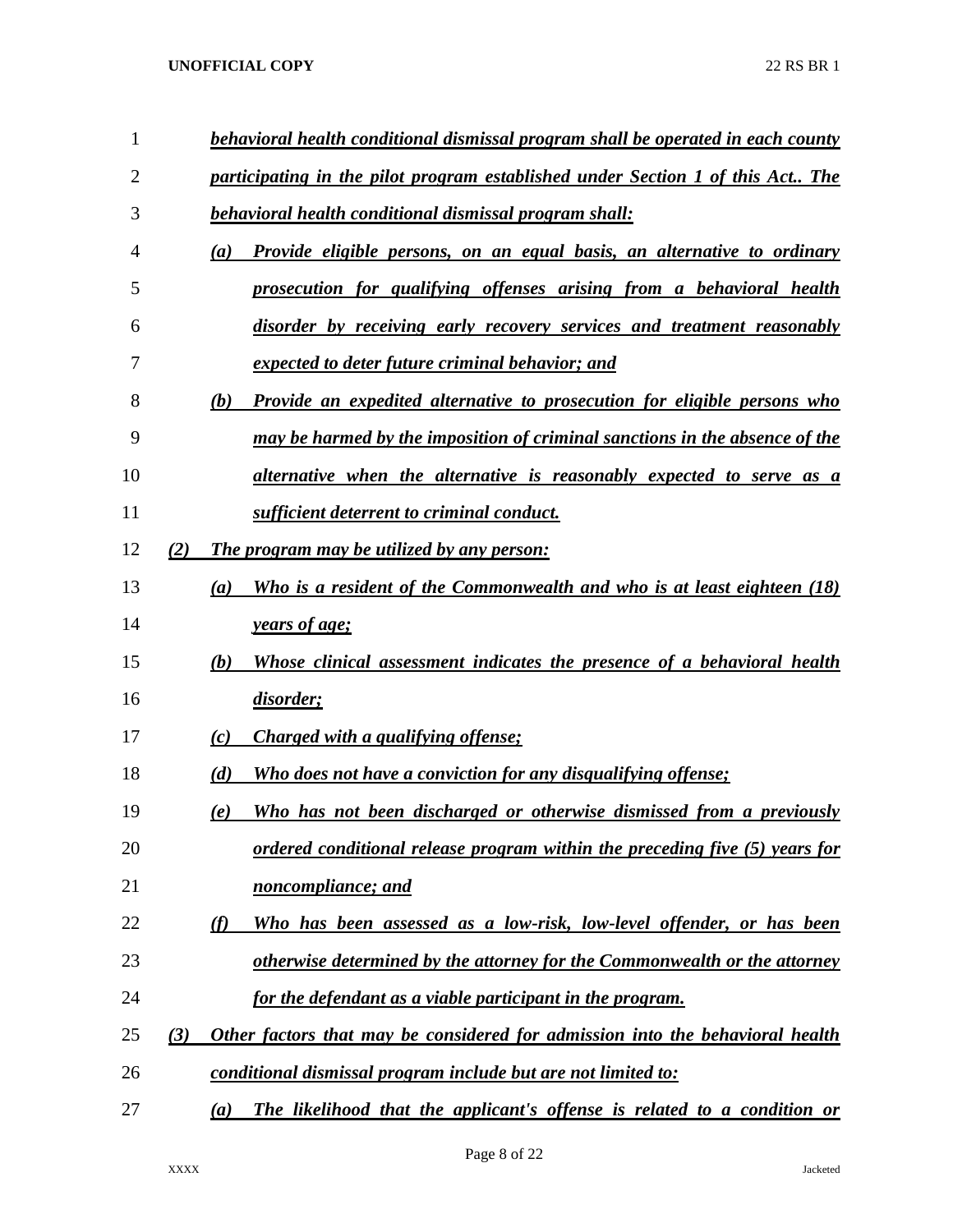| $\mathbf{1}$   | situation that would be conducive to change through his or<br><b>her</b>                  |
|----------------|-------------------------------------------------------------------------------------------|
| $\overline{2}$ | participation in a behavioral health treatment program;                                   |
| 3              | (b)<br>The documented history of any physical violence toward others;                     |
| 4              | Any involvement of the applicant with organized crime under KRS 506.120;<br>(c)           |
| 5              | and                                                                                       |
| 6              | Whether or not the applicant's participation in a behavioral health<br>(d)                |
| 7              | treatment program would adversely affect the prosecution of codefendants.                 |
| 8              | Eligible defendants in pretrial confinement shall be given preference for<br>(4)          |
| 9              | participation in the behavioral health conditional dismissal program.                     |
| 10             | Eligible defendants who have charges pending but are not in custody shall be<br>(5)       |
| 11             | assessed for participation in the behavioral health conditional dismissal program.        |
| 12             | SECTION 4. A NEW SECTION OF KRS CHAPTER 533 IS CREATED TO                                 |
| 13             | <b>READ AS FOLLOWS:</b>                                                                   |
| 14             | Following arrest, and within twenty-four (24) hours after being booked into<br>(I)<br>(a) |
| 15             | a jail or detention facility, any person who has been charged with a                      |
| 16             | <i>qualifying offense shall undergo a clinical assessment to determine if he or</i>       |
| 17             | she may have a behavioral health disorder;                                                |
| 18             | (b)<br>The jailer or his or her designee shall contact a qualified mental health          |
| 19             | professional from a list of approved assessors for the county provided by the             |
| 20             | <b>Cabinet for Health and Family Services in accordance with Section 8 of this</b>        |
| 21             | Act and shall advise the qualified mental health professional that a clinical             |
| 22             | <i><u>assessment is needed;</u></i>                                                       |
| 23             | Notwithstanding any other provision to the contrary, the clinical assessment<br>(c)       |
| 24             | may be conducted through telehealth or in person, whether the person                      |
| 25             | <i>charged is in the custody of the jail or has been released;</i>                        |
| 26             | If the qualified mental health professional determines that the person being<br>(d)       |
| 27             | assessed is physically or psychologically impaired to the extent that he or               |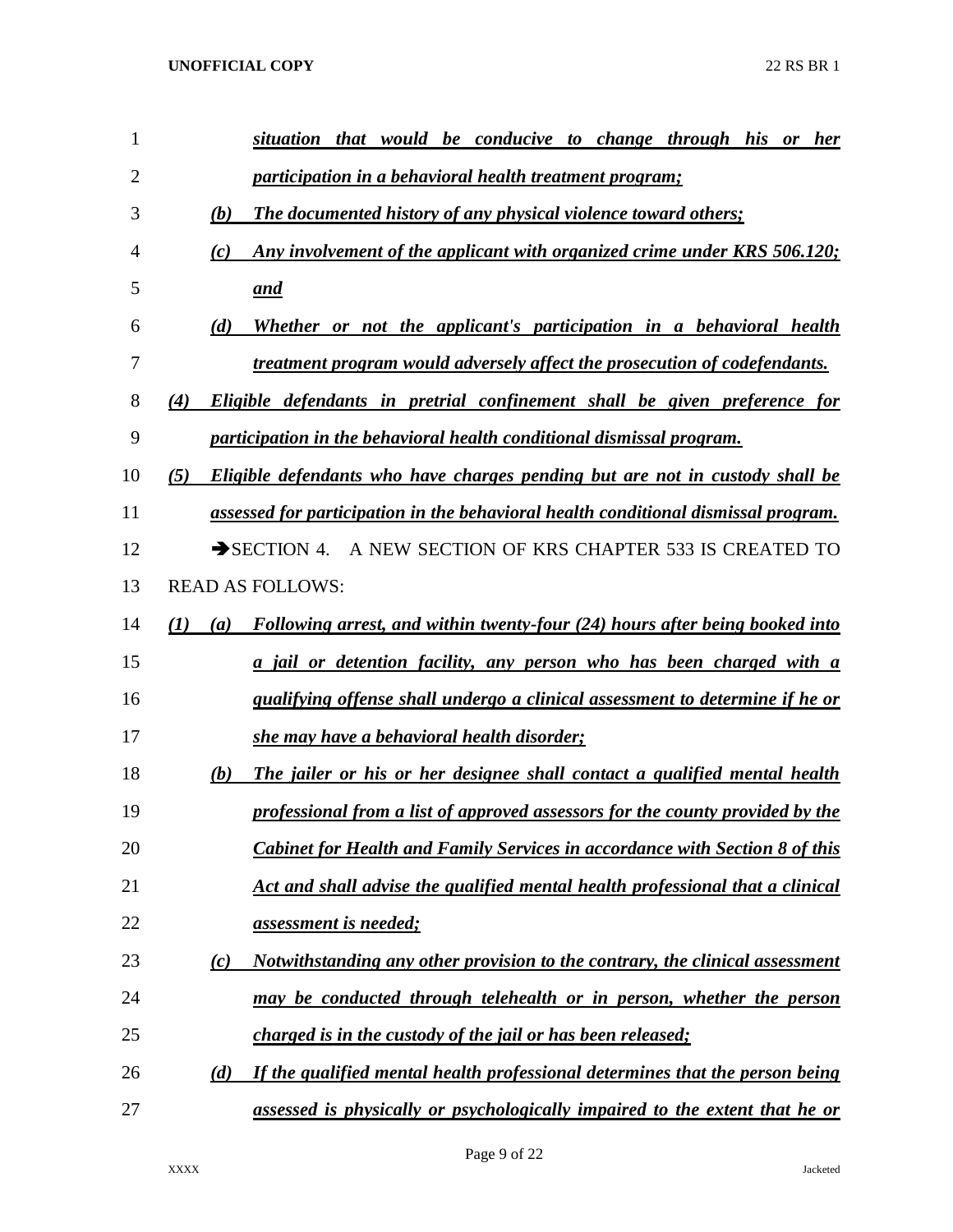| 1              | she cannot provide sufficient information or response to conduct or                                    |
|----------------|--------------------------------------------------------------------------------------------------------|
| $\overline{2}$ | complete the assessment, the assessment may be delayed but only for the                                |
| 3              | time required for the person to adequately respond;                                                    |
| 4              | No statement or other disclosure made by the person charged in the course<br>(e)                       |
| 5              | of the clinical assessment shall be admissible in a criminal trial unless the                          |
| 6              | <i>trial is for a crime committed during the assessment;</i>                                           |
| 7              | (f)<br>Any referral for treatment shall be based upon the clinical assessment and a                    |
| 8              | finding by the qualified mental health professional that treatment is                                  |
| 9              | <i>medically necessary;</i>                                                                            |
| 10             | The treatment referral shall be forwarded to the attorney for the<br>$\left( \mathbf{g} \right)$       |
| 11             | Commonwealth and the attorney for the person charged, if any, within                                   |
| 12             | <u>forty-eight (48) hours of the assessment; and</u>                                                   |
| 13             | The failure of the assessor to forward the referral to the attorney for the<br>(h)                     |
| 14             | Commonwealth or the attorney for the person charged, if any, within forty-                             |
| 15             | eight (48) hours shall not result in automatic release of the person charged.                          |
| 16             | At any time following arrest the Commonwealth's attorney if the underlying<br>(2)                      |
| 17             | charge includes a felony, or the county attorney if the underlying charge only                         |
| 18             | includes a misdemeanor, and the person charged may agree to the individual's                           |
| 19             | participation in the behavioral health conditional dismissal program.                                  |
| 20             | When an individual is being considered for the behavioral health conditional<br>(3)                    |
| 21             | dismissal program, the attorney for the Commonwealth shall:                                            |
| 22             | Have a criminal record check made to ascertain if the person is eligible for<br>(a)                    |
| 23             | the program;                                                                                           |
| 24             | Consult with the victim of the crime, if there is an identified victim;<br><u>(b)</u>                  |
| 25             | <b>Explain the behavioral health conditional dismissal program to the victim,</b><br>$\left( c\right)$ |
| 26             | including potential terms and conditions, and any other matter the attorney                            |
| 27             | for the Commonwealth deems to be appropriate; and                                                      |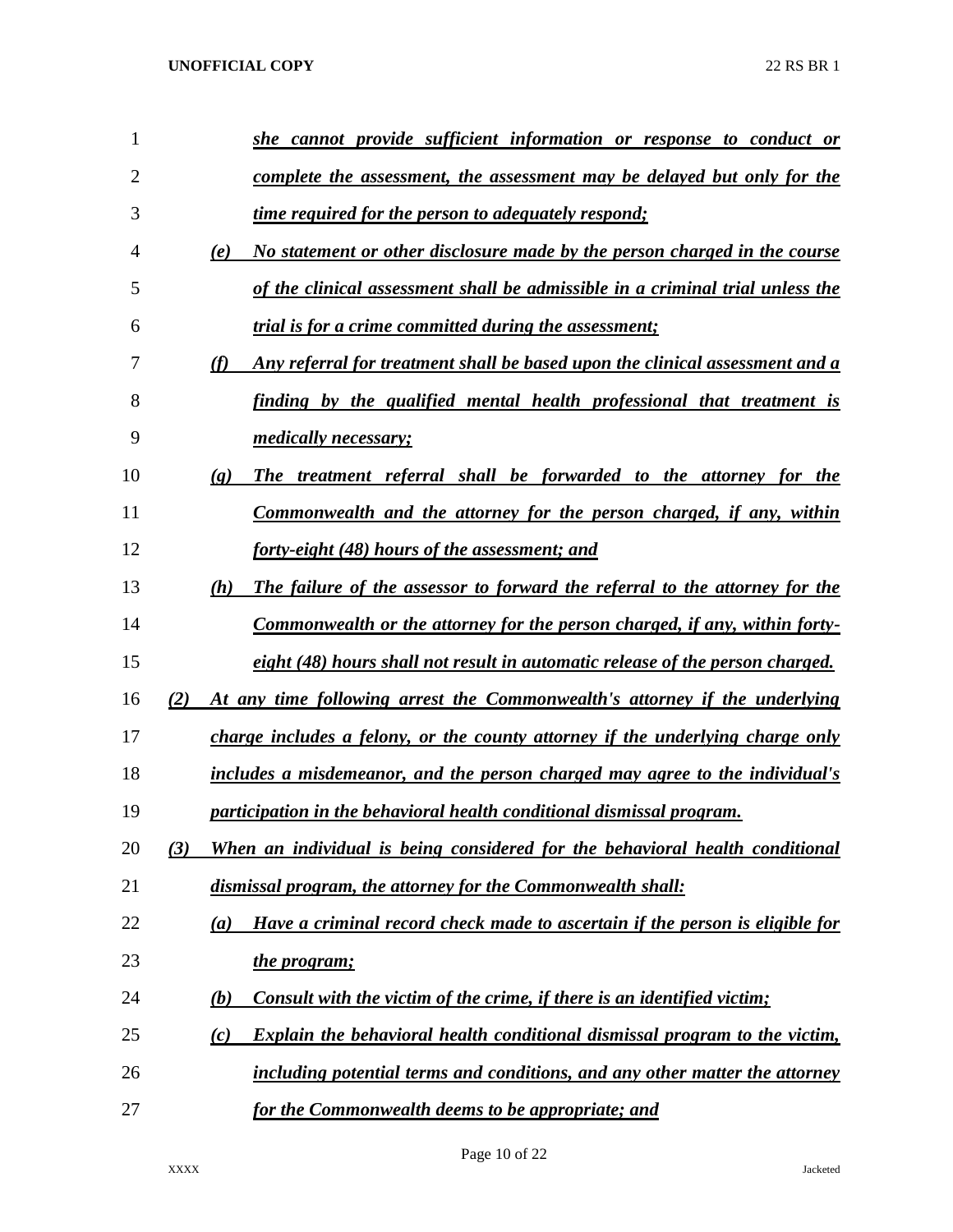| 1  |     | Conduct any other investigation that the attorney for the Commonwealth<br>(d)         |
|----|-----|---------------------------------------------------------------------------------------|
| 2  |     | determines may be necessary to assist him or her in agreeing to the referral          |
| 3  |     | for treatment by the qualified mental health professional and the                     |
| 4  |     | defendant's participation in the behavioral health conditional dismissal              |
| 5  |     | <i>program.</i>                                                                       |
| 6  | (4) | If the defendant agrees to the terms of the individualized treatment plan, which      |
| 7  |     | may include restitution, and the attorney for the Commonwealth agrees to the          |
| 8  |     | defendant's participation in the program, the defendant and the attorney for the      |
| 9  |     | <u>Commonwealth shall sign an agreement specifying the terms and conditions. If</u>   |
| 10 |     | the defendant is represented by counsel, defense counsel shall also sign the          |
| 11 |     | agreement.                                                                            |
| 12 | (5) | The length of the program shall be determined by the qualified mental health          |
| 13 |     | <i>professional based upon the assessment and shall not:</i>                          |
| 14 |     | Be less than one (1) year in duration unless discharged earlier by the<br>(a)         |
| 15 |     | provider upon satisfactory completion of the recommended treatment plan               |
| 16 |     | with agreement of the attorney for the Commonwealth after consultation                |
| 17 |     | with the victim, and with agreement of the defendant; or                              |
| 18 |     | <b>Exceed a period of time longer than the defendant's maximum potential</b><br>(b)   |
| 19 |     | period of incarceration if found guilty of the offenses charged unless the            |
| 20 |     | defendant agrees in writing to an extension of the treatment period.                  |
| 21 | (6) | A defendant participating in the behavioral health conditional dismissal program      |
| 22 |     | shall not be required to plead guilty or enter an Alford plea as a condition for      |
| 23 |     | <i>participation in the program.</i>                                                  |
| 24 | (7) | <b>Execution of the agreement by the defendant shall toll all further proceedings</b> |
| 25 |     | against the defendant relating to the agreement.                                      |
| 26 | (8) | Upon execution of the agreement as provided in subsection (4) of this section, the    |
| 27 |     | defendant shall present himself or herself for treatment no later than three (3)      |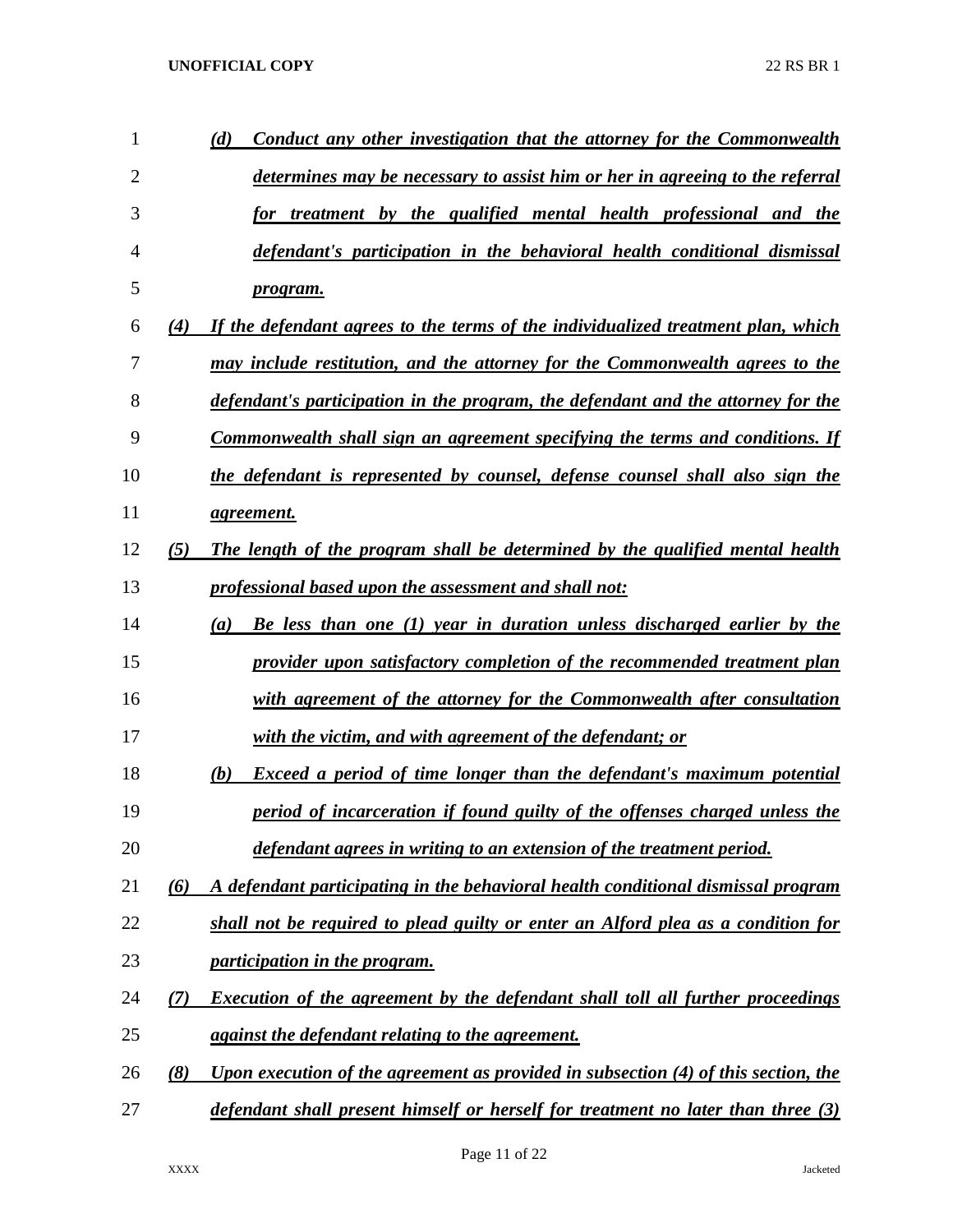| 1              | days after the agreement is signed. The attorney for the Commonwealth shall:             |  |
|----------------|------------------------------------------------------------------------------------------|--|
| $\overline{2}$ | <u>Notify the treatment provider of the agreement and the effective date; and</u><br>(a) |  |
| 3              | Notify the victim, if there is an identified victim, that an agreement has been<br>(b)   |  |
| 4              | reached for the defendant's participation in the behavioral health                       |  |
| 5              | conditional dismissal program.                                                           |  |
| 6              | If the defendant remains in custody at the time of the agreement, the court shall<br>(9) |  |
| 7              | order release of the defendant which shall not include a requirement of cash bail.       |  |
| 8              | (10) The charges against the defendant shall proceed with ordinary prosecution           |  |
| 9              | upon dismissal of the defendant from the treatment program by the provider for           |  |
| 10             | noncompliance.                                                                           |  |
| 11             | $\rightarrow$ SECTION 5.<br>A NEW SECTION OF KRS CHAPTER 533 IS CREATED TO               |  |
| 12             | <b>READ AS FOLLOWS:</b>                                                                  |  |
| 13             | Upon initiation of treatment, the designated behavioral health treatment provider<br>(1) |  |
| 14             | shall assign a case manager who shall notify the Office of Adult Education               |  |
| 15             | within the Department of Workforce Investment of the Education and Workforce             |  |
| 16             | Development Cabinet of the individual's participation in a behavioral health             |  |
| 17             | conditional dismissal program.                                                           |  |
| 18             | The case manager shall work in collaboration with the individual referred for<br>(2)     |  |
| 19             | <i>treatment and the treatment team to:</i>                                              |  |
| 20             | Obtain all releases from the individual served that may be required to<br>(a)            |  |
| 21             | confirm compliance with the program requirements;                                        |  |
| 22             | Coordinate all services and testing required under the program, including<br>(b)         |  |
| 23             | <b>transportation if needed and available;</b>                                           |  |
| 24             | Receive and maintain copies of all necessary documentation to ensure<br>(c)              |  |
| 25             | compliance with the program requirements, including but not limited to:                  |  |
| 26             | <b>Treatment records;</b><br>1.                                                          |  |
| 27             | Drug tests;<br>2.                                                                        |  |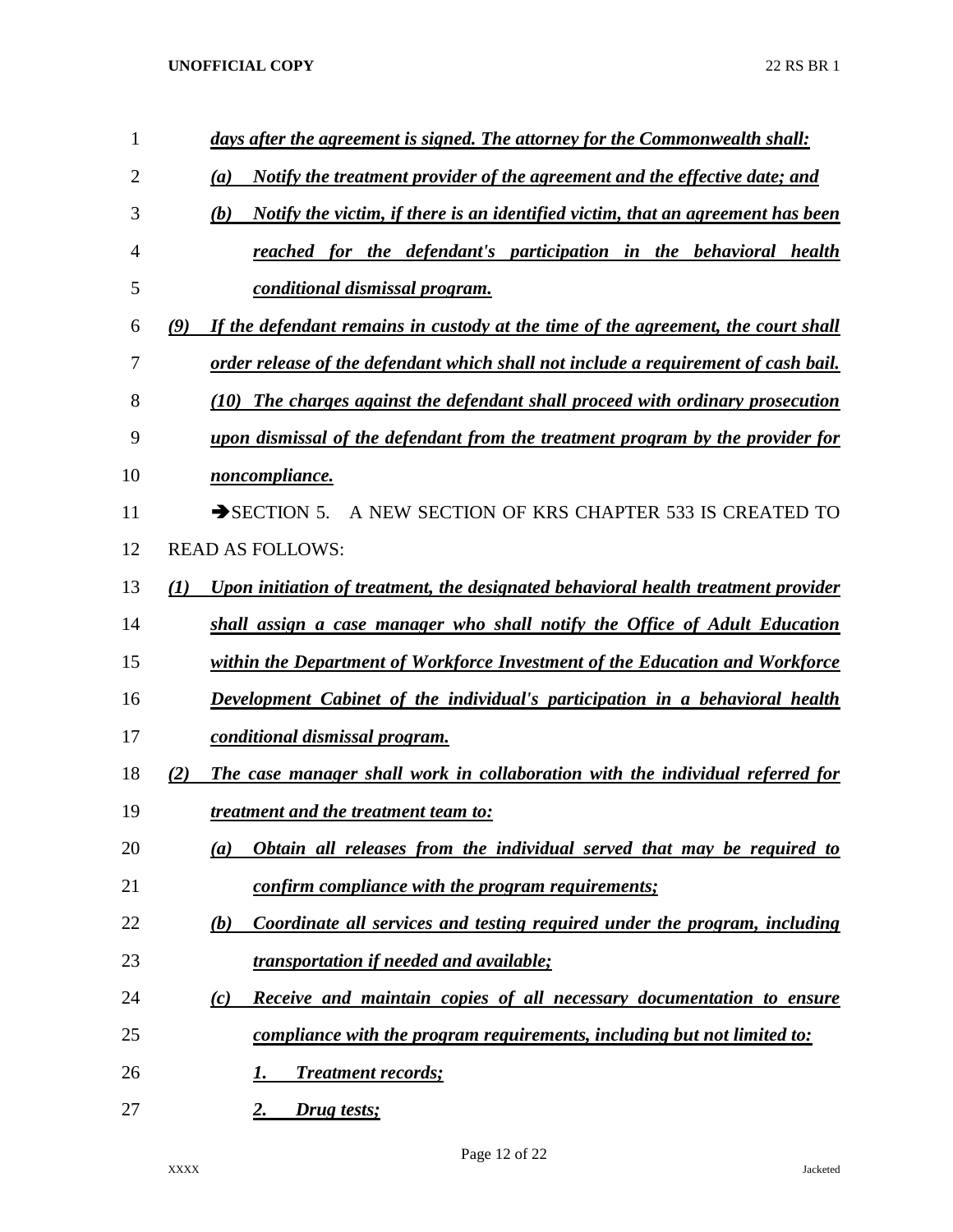| $\mathbf{1}$   |                             | 3.<br><b>Educational assessments and advancements, if applicable;</b>             |
|----------------|-----------------------------|-----------------------------------------------------------------------------------|
| $\overline{2}$ |                             | <b>Employment status and employment training;</b><br>4.                           |
| 3              |                             | Community service, if applicable; and<br>5.                                       |
| 4              |                             | <b>Housing status;</b><br>6.                                                      |
| 5              | (d)                         | Meet or conference with providers of any program requirements on a                |
| 6              |                             | regular basis to address the participant's progress and any required              |
| 7              |                             | adjustment that may be needed to the participant's program;                       |
| 8              | (e)                         | <u>Provide periodic progress reports to the attorney for the Commonwealth and</u> |
| 9              |                             | <u>the attorney for the participant according to the following schedule:</u>      |
| 10             |                             | An initial report within fourteen (14) days of the initiation of                  |
| 11             |                             | treatment;                                                                        |
| 12             |                             | 2.<br>A follow-up report within twenty-eight (28) days of the initiation of       |
| 13             |                             | treatment;                                                                        |
| 14             |                             | Subsequent reports on a quarterly basis throughout the course of<br>3.            |
| 15             |                             | treatment; and                                                                    |
| 16             |                             | A final report within fourteen (14) days of the successful completion<br>4.       |
| 17             |                             | of the program;                                                                   |
| 18             | (f)                         | Request modifications that may be needed to the treatment program to the          |
| 19             |                             | <u>attorney for the Commonwealth, and the attorney for the participant;</u>       |
| 20             | $\left( \mathbf{g} \right)$ | <b>Review the individual's progress and recommend continued participation in</b>  |
| 21             |                             | the program or dismissal from the program due to an inability or                  |
| 22             |                             | <u>unwillingness to meet the terms and conditions of the program;</u>             |
| 23             | (h)                         | Immediately report dismissal from the treatment program based upon lack           |
| 24             |                             | of compliance with the terms and conditions of the program to the attorney        |
| 25             |                             | for the Commonwealth and the attorney for the participant; and                    |
| 26             | (i)                         | Advise the attorney for the Commonwealth and the attorney for the                 |
| 27             |                             | participant of the participant's successful completion of the program             |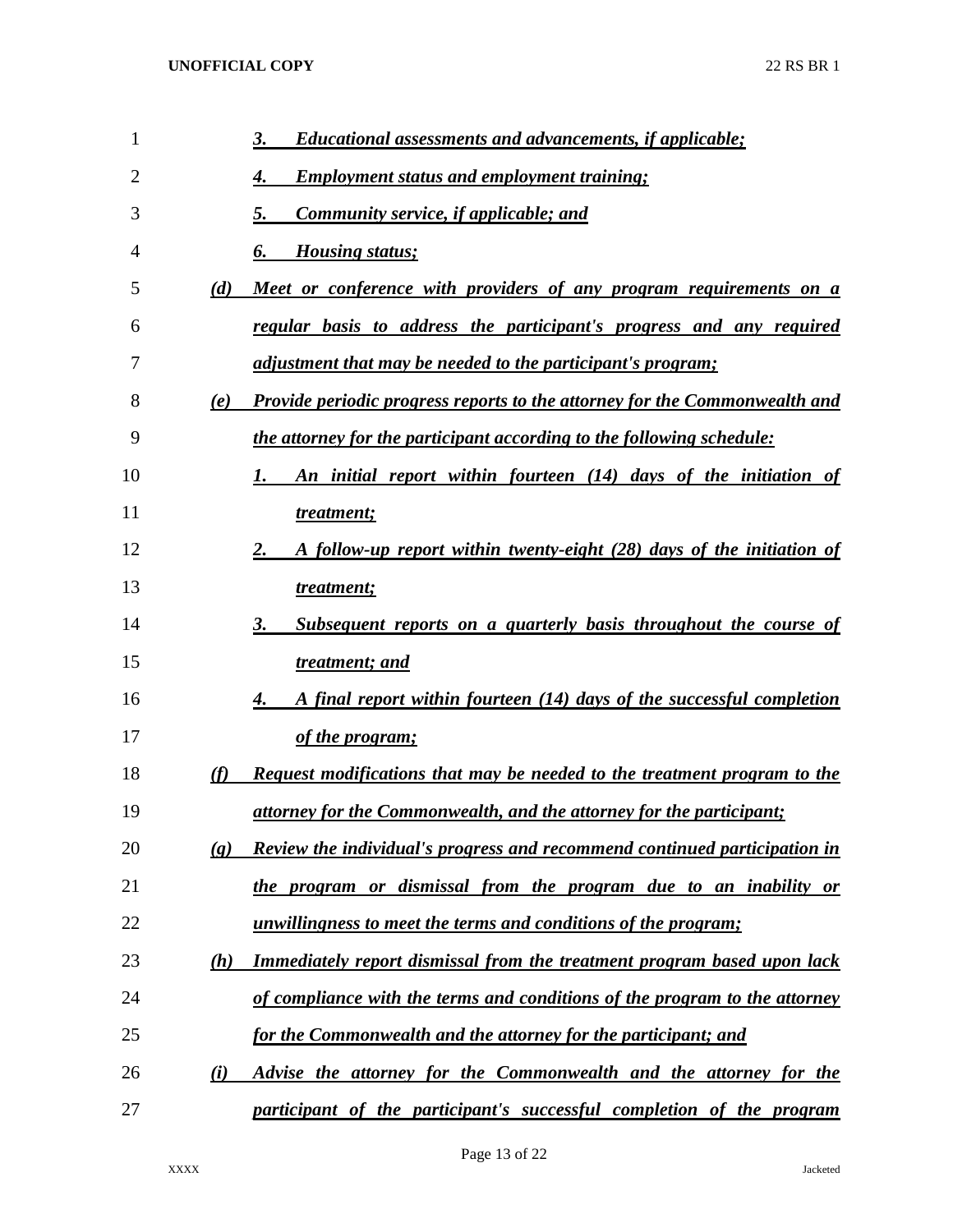| 1              | <i>requirements.</i>                                                                          |
|----------------|-----------------------------------------------------------------------------------------------|
| $\overline{2}$ | $\rightarrow$ SECTION 6.<br>A NEW SECTION OF KRS CHAPTER 533 IS CREATED TO                    |
| 3              | <b>READ AS FOLLOWS:</b>                                                                       |
| 4              | $\mathcal{L}(I)$<br>Upon successful completion of the behavioral health conditional dismissal |
| 5              | <i>program:</i>                                                                               |
| 6              | The court shall dismiss the charged offense or offenses with prejudice and<br>(a)             |
| 7              | discharge the defendant;                                                                      |
| 8              | (b)<br>All records relating to the case, including but not limited to arrest records          |
| 9              | and records relating to the charges, shall be sealed, except as provided in                   |
| 10             | <u>KRS 27A.099;</u>                                                                           |
| 11             | <b>The offense shall be deemed never to have occurred, except for purposes of</b><br>(c)      |
| 12             | determining the defendant's eligibility for deferred prosecution under KRS                    |
| 13             | 218A.1415; and                                                                                |
| 14             | (d)<br>The defendant shall not be required to disclose the arrest or other                    |
| 15             | information relating to the charges or participation in the program on an                     |
| 16             | application for employment, credit, or other type of application unless                       |
| 17             | required to do so by state or federal law.                                                    |
| 18             | If a defendant who is participating in the behavioral health conditional dismissal<br>(2)     |
| 19             | program is convicted or enters a guilty plea to any felony offense under any law              |
| 20             | of the United States, this state, or any other state, the defendant shall be                  |
| 21             | discharged from the behavioral health conditional dismissal program for failure               |
| 22             | to comply with the terms and conditions.                                                      |
| 23             | (3)<br>If the defendant is discharged from the behavioral health conditional dismissal        |
| 24             | program by the treatment provider under Section 5 of this Act, all statements or              |
| 25             | other disclosures made by the defendant to any provider while participating in the            |
| 26             | program shall be protected by all applicable privacy laws and professional                    |
| 27             | standards regarding confidentiality and shall not be admissible in a criminal trial           |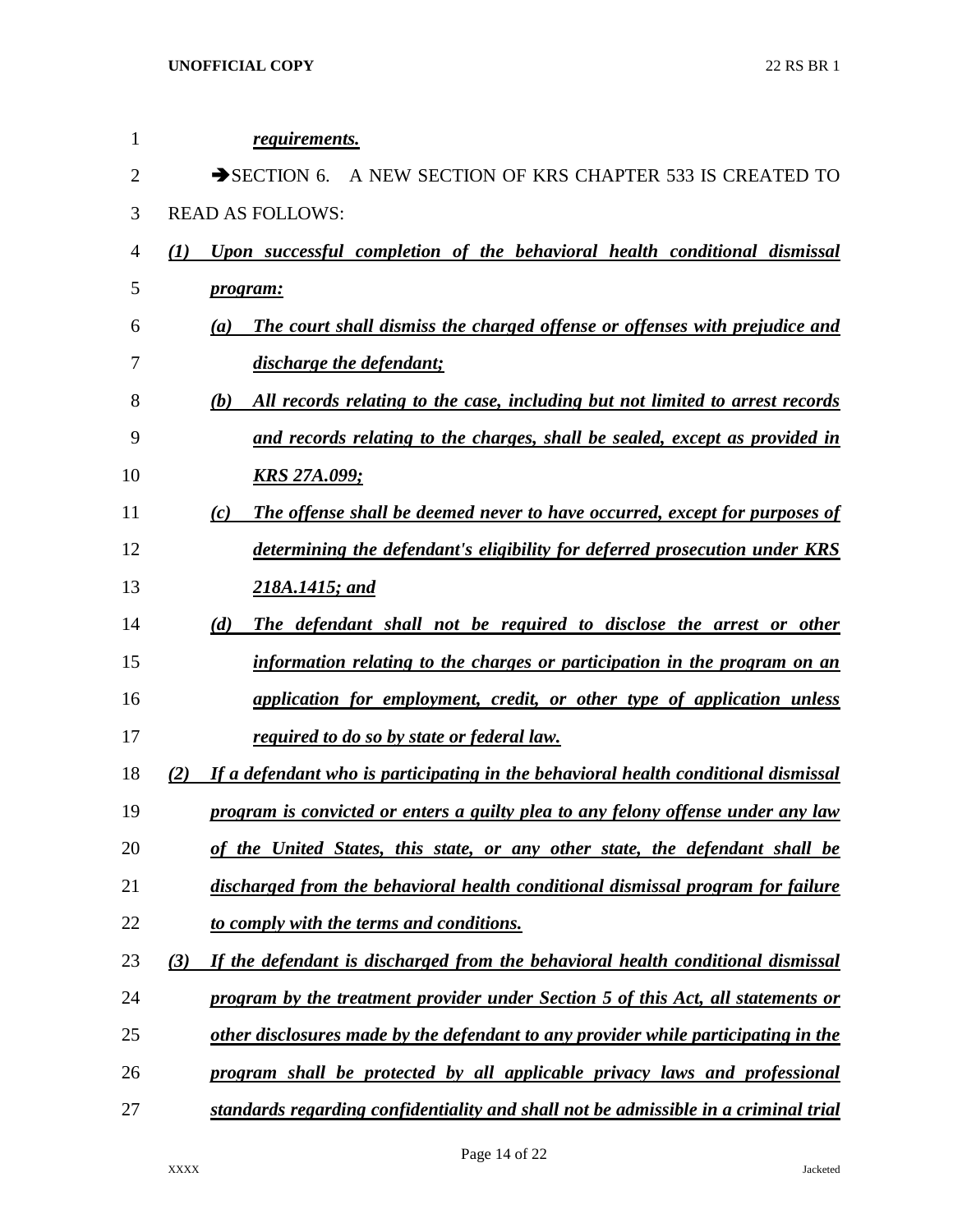| $\mathbf{1}$ | relating to the offenses covered by the agreement executed under Section 4 of this           |
|--------------|----------------------------------------------------------------------------------------------|
| 2            | <u>Act.</u>                                                                                  |
| 3            | (4)<br>The attorney for the Commonwealth shall notify the victim, if there is an             |
| 4            | identified victim, of the defendant's dismissal from the program<br>for                      |
| 5            | noncompliance or discharge from the program following successful completion                  |
| 6            | of the program.                                                                              |
| 7            | $\rightarrow$ SECTION 7.<br>A NEW SECTION OF KRS CHAPTER 533 IS CREATED TO                   |
| 8            | <b>READ AS FOLLOWS:</b>                                                                      |
| 9            | (1)<br>In establishing a specific behavioral health disorder treatment plan, the program     |
| 10           | <i>provider formulating the plan shall consider the following:</i>                           |
| 11           | The existence of programs and resources within the community;<br>(a)                         |
| 12           | (b)<br>Available treatment providers;                                                        |
| 13           | (c)<br><i>Accessible public and private agencies;</i>                                        |
| 14           | (d)<br>The benefit of keeping the defendant in his or her community or relocation            |
| 15           | for purposes of treatment;                                                                   |
| 16           | <b>The safety of the victim of the offense, if there is an identified victim; and</b><br>(e) |
| 17           | The specific and personalized needs of the defendant.<br>(f)                                 |
| 18           | A program shall be designed to provide the defendant with the skills and training<br>(2)     |
| 19           | needed to prevent the person from engaging in criminal activity arising from a               |
| 20           | behavioral health disorder upon release from the program.                                    |
| 21           | (3)<br>A behavioral health disorder treatment program under this chapter shall be            |
| 22           | evidence-based, and may be a behavioral treatment plan, or a medically assisted              |
| 23           | treatment plan, or both, with recovery services. The program shall provide at a              |
| 24           | minimum access, as needed, to:                                                               |
| 25           | Inpatient detoxification and treatment, that may include a faith-based<br>(a)                |
| 26           | <u>residential treatment program;</u>                                                        |
| 27           | (b)<br><b>Outpatient treatment;</b>                                                          |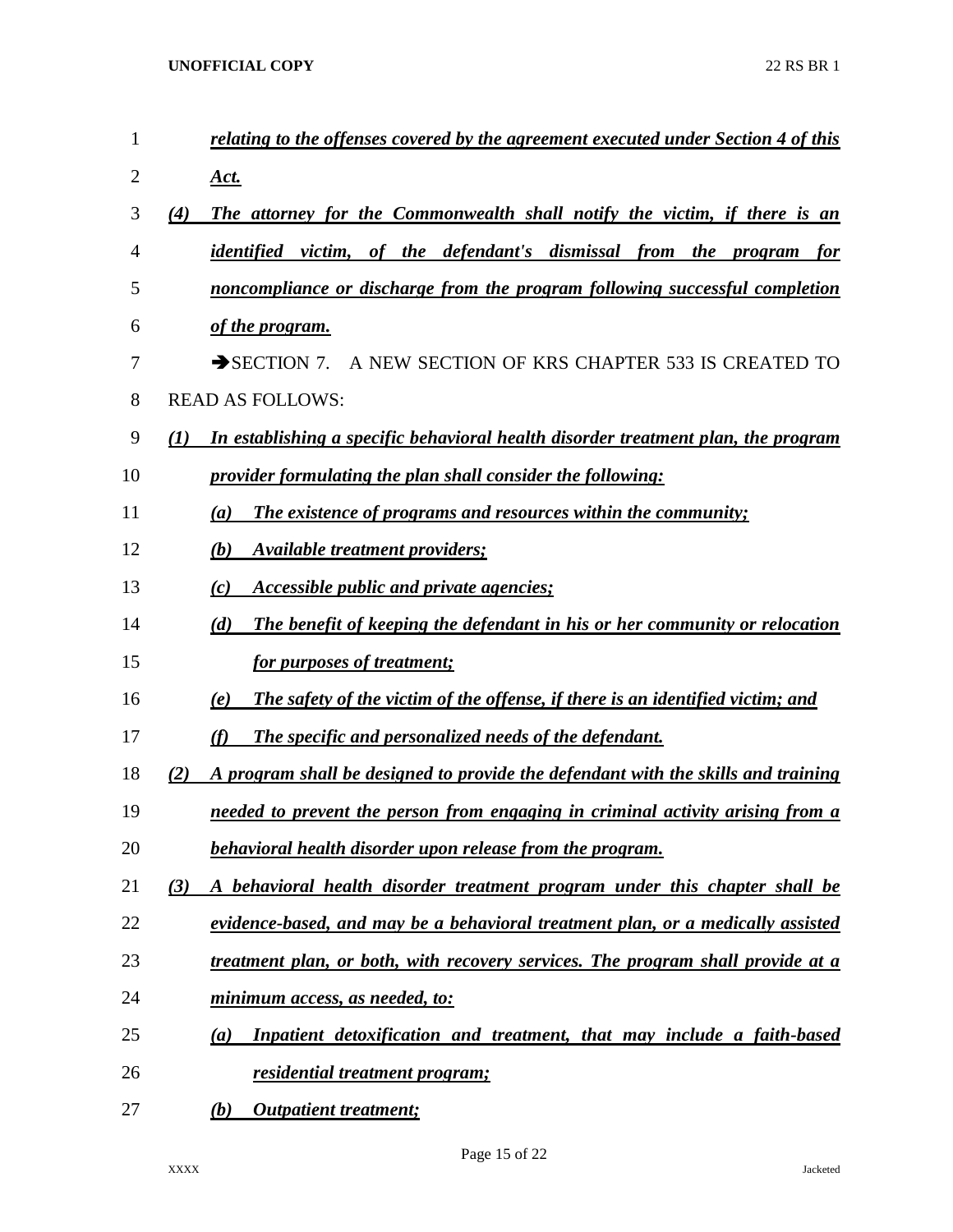| 1  | (c)                         | <b>Drug testing;</b>                                                             |
|----|-----------------------------|----------------------------------------------------------------------------------|
| 2  | (d)                         | <b>Addiction counseling;</b>                                                     |
| 3  | (e)                         | <b>Cognitive and behavioral therapies;</b>                                       |
| 4  | (f)                         | Medication assisted treatment including at least one (1) federal Food and        |
| 5  |                             | Drug Administration approved agonist medication for the treatment of             |
| 6  |                             | <u>opioid or alcohol dependence;</u>                                             |
| 7  | $\left( \mathbf{g} \right)$ | <b>Educational services;</b>                                                     |
| 8  | (h)                         | <b>Vocational services;</b>                                                      |
| 9  | (i)                         | <b>Housing assistance; and</b>                                                   |
| 10 | (i)                         | <b>Community support services, that may include faith-based services.</b>        |
| 11 | (4)                         | All program providers shall:                                                     |
| 12 | (a)                         | Meet the licensure requirements and standards established by the Cabinet         |
| 13 |                             | for Health and Family Services under KRS Chapter 222;                            |
| 14 | (b)                         | <b>Qualify as a Medicaid approved provider; and</b>                              |
| 15 | (c)                         | <b>Be accredited by at least one (1) of the following:</b>                       |
| 16 |                             | <b>American Society of Addiction Medicine;</b><br>Ι.                             |
| 17 |                             | <b>Joint Commission on the Accreditation of Healthcare Organizations;</b><br>2.  |
| 18 |                             | $\mathbf{\underline{or}}$                                                        |
| 19 |                             | <b>Commission on Accreditation of Rehabilitation Facilities;</b><br>3.           |
| 20 | (5)<br>(a)                  | The Department for Medicaid Services, in conjunction with the program            |
| 21 |                             | provider, shall assist any program participant who qualifies for Medicaid        |
| 22 |                             | services to obtain or access Medicaid services for his or her behavioral         |
| 23 |                             | <b>health disorder treatment or recovery program;</b>                            |
| 24 | (b)                         | <b>The Department for Medicaid Services and its contractors shall provide an</b> |
| 25 |                             | individual participating in the behavioral health conditional dismissal          |
| 26 |                             | program with the substance use disorder benefit as provided under KRS            |
| 27 |                             | 205.6311; and                                                                    |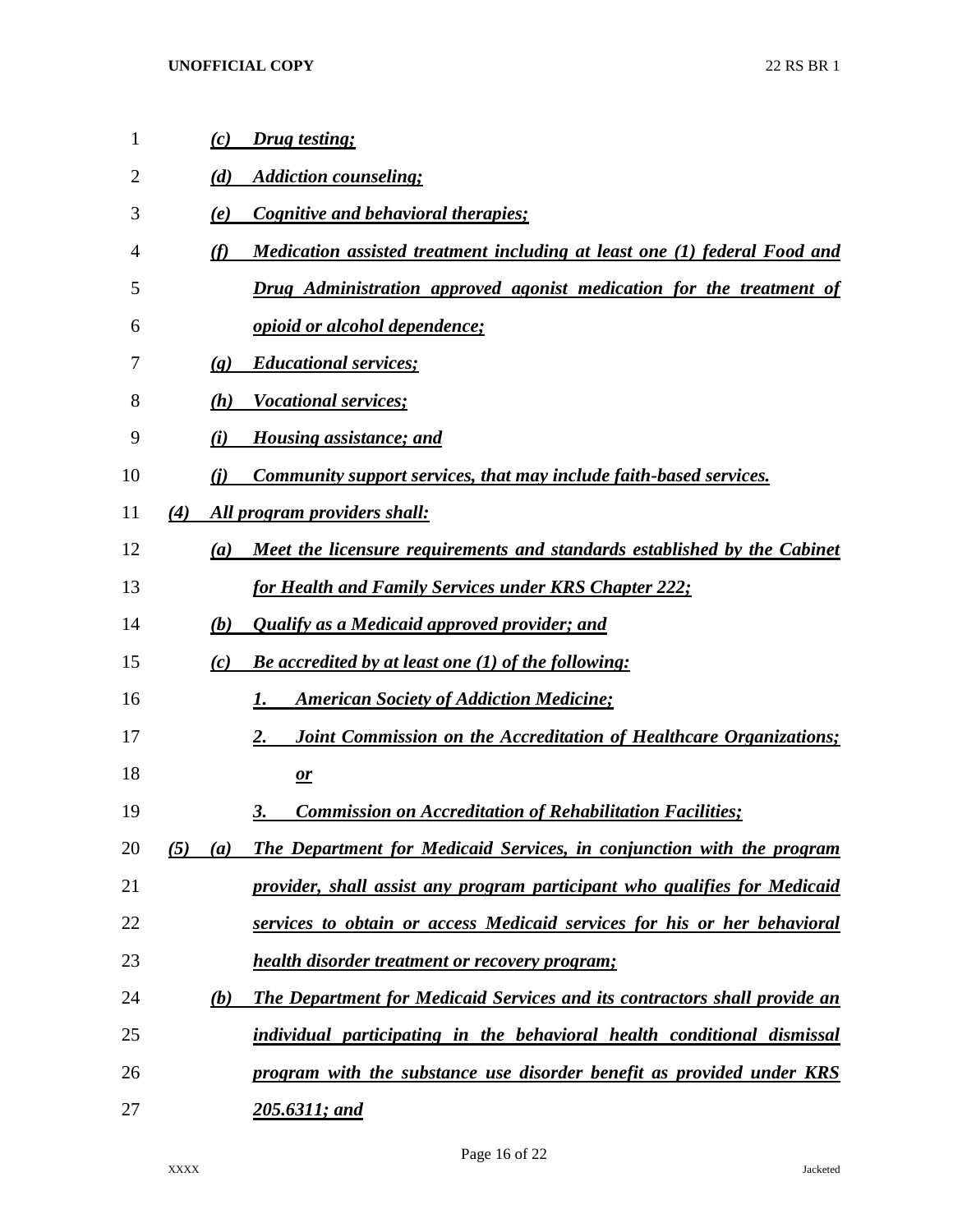| $\mathbf{1}$ | A Medicaid managed care organization shall treat any referral for<br>(c)                        |
|--------------|-------------------------------------------------------------------------------------------------|
| 2            | treatment under Sections 1 to 8 of this Act as an "expedited authorization"                     |
| 3            | request" as provided under KRS $205.534(2)(a)2.b.$                                              |
| 4            | SECTION 8. A NEW SECTION OF KRS CHAPTER 355 IS CREATED TO                                       |
| 5            | <b>READ AS FOLLOWS:</b>                                                                         |
| 6            | <b>The Cabinet for Health and Family Services shall establish and maintain a list of</b><br>(1) |
| 7            | approved assessors for each county participating in the pilot program established               |
| 8            | under Section 1 of this Act to perform clinical assessments; and                                |
| 9            | No assessor shall be approved unless he or she is a:<br>(2)                                     |
| 10           | Qualified mental health professional as defined under Section 2 of this Act;<br>(a)             |
| 11           | <u>and</u>                                                                                      |
| 12           | Medicaid approved provider or employed by a Medicaid approved provider.<br>(b)                  |
| 13           | SECTION 9. A NEW SECTION OF KRS CHAPTER 533 IS CREATED TO                                       |
| 14           | <b>READ AS FOLLOWS:</b>                                                                         |
| 15           | The Office of Adult Education within the Department of Workforce<br>(1)<br>(a)                  |
| 16           | <b>Investment of the Education and Workforce Development Cabinet shall</b>                      |
| 17           | conduct an in-person initial screening of any individual participating in a                     |
| 18           | <b>behavioral health conditional dismissal program within thirty (30) days of a</b>             |
| 19           | participant beginning the program under Section 4 of this Act.                                  |
| 20           | Nothing in this section shall prohibit any department, office, or division of<br>(b)            |
| 21           | the Education and Workforce Development Cabinet from entering into an                           |
| 22           | agreement with a third party in each county participating in the pilot                          |
| 23           | program to provide the services required under this section.                                    |
| 24           | The initial screening shall include:<br>(2)                                                     |
| 25           | Educational history including highest school grade completed, and when;<br>(a)                  |
| 26           | <b>Employment history including types and lengths of employments;</b><br>(b)                    |
| 27           | Military history, if any;<br>(c)                                                                |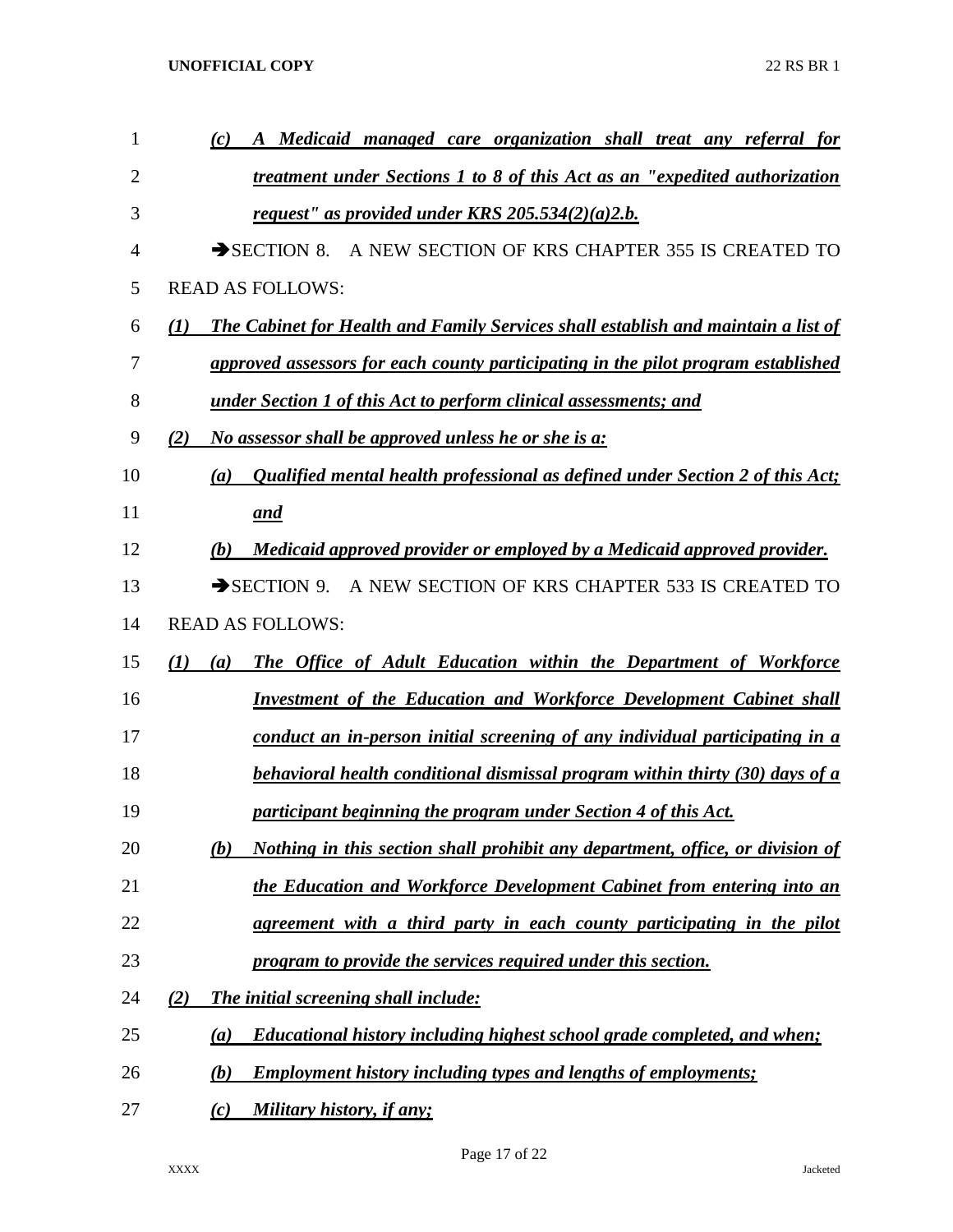| $\mathbf{1}$ | The participant's physical, mental, and emotional abilities and limitations;<br>(d)                   |
|--------------|-------------------------------------------------------------------------------------------------------|
| 2            | <u>Aptitude, skill level, and interest testing;</u><br>(e)                                            |
| 3            | (f)<br>An assessment of language skills; and                                                          |
| 4            | A determination of whether further assessment is needed to develop the<br>$\left( \mathbf{g} \right)$ |
| 5            | vocational component of the treatment program. If further assessment is                               |
| 6            | required, it shall be completed within the first ninety (90) days following                           |
| 7            | entry into the treatment program unless additional time is needed to provide                          |
| 8            | for physical recovery from the effects of a severe behavioral health disorder.                        |
| 9            | Within ten (10) days of completion of the vocational assessment, the Office of<br>(3)                 |
| 10           | Adult Education, in consultation with the behavioral health conditional dismissal                     |
| 11           | program provider, shall establish an individualized plan designed to attain a                         |
| 12           | <i>specific employment outcome to include:</i>                                                        |
| 13           | Specific educational goals with identification of institutions from which the<br>(a)                  |
| 14           | <i>participant will receive educational credits or training;</i>                                      |
| 15           | Specific job-skills training and the facility or institution from which the<br>(b)                    |
| 16           | <i>participant will receive the training;</i>                                                         |
| 17           | The required number of hours per week the participant will be engaged in<br>(c)                       |
| 18           | educational or vocational training, including anticipated study time or                               |
| 19           | <u>assigned projects completion time outside of the classroom or training</u>                         |
| 20           | <i>facility;</i>                                                                                      |
| 21           | The specific services that will be provided through the Department of<br>(d)                          |
| 22           | Workforce Investment to achieve the employment outcome, overcome or                                   |
| 23           | minimize any identified obstacles to employment, and the frequency with                               |
| 24           | which those services will be provided;                                                                |
| 25           | <b>The beginning and projected completion date of each service;</b><br>(e)                            |
| 26           | (f)<br>If supported employment training or services are to be provided outside of                     |
| 27           | the Education and Workforce Development Cabinet, the identification of                                |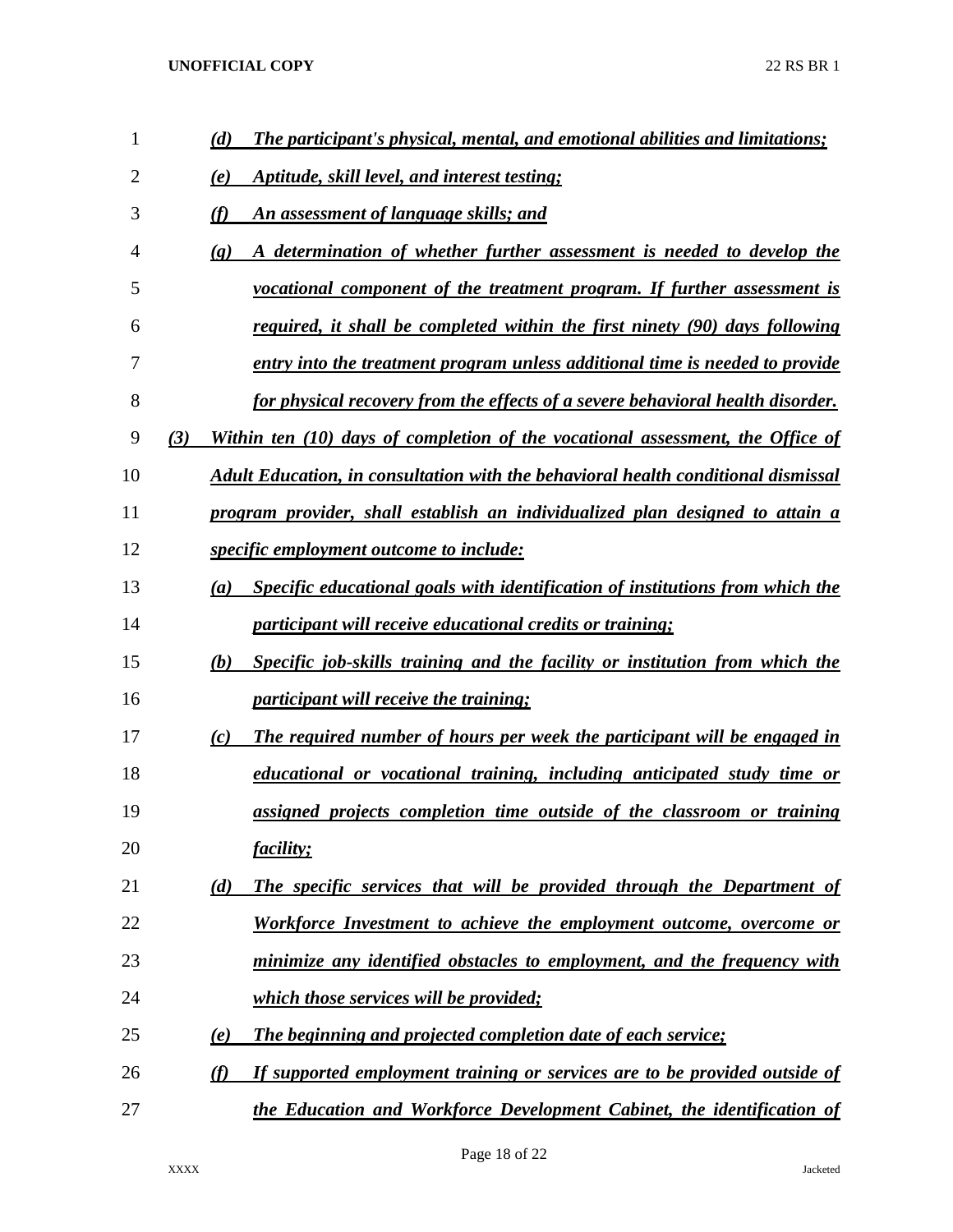| 1              |     | the provider of the extended services and the reporting and accountability                          |
|----------------|-----|-----------------------------------------------------------------------------------------------------|
| $\overline{2}$ |     | <u>requirements established with the program provider;</u>                                          |
| 3              |     | <b>The criteria established for evaluating progress and success;</b><br>$\left( \mathbf{g} \right)$ |
| 4              |     | The attendance and reporting requirements established for the participant<br>(h)                    |
| 5              |     | and for the institution or facility providing the service, including to whom                        |
| 6              |     | and with what frequency reports are to be made;                                                     |
| 7              |     | The date the employment plan is estimated to be completed;<br>(i)                                   |
| 8              |     | The job-placement assistance plan that will be provided to the participant by<br>(i)                |
| 9              |     | the department; and                                                                                 |
| 10             |     | The need for ongoing or future training following completion of the<br>$\left( k\right)$            |
| 11             |     | employment plan and the availability of that training to the participant.                           |
| 12             | (4) | <b>The Department of Workforce Investment, in consultation with the Kentucky</b>                    |
| 13             |     | Higher Education Assistance Authority, shall provide the participant with                           |
| 14             |     | assistance in securing all scholarships, grants, or other available financial                       |
| 15             |     | assistance to ensure access to the educational or training requirements needed to                   |
| 16             |     | <u>achieve the specific employment outcome.</u>                                                     |
| 17             | (5) | The Department of Workforce Investment may establish an electronic registry to                      |
| 18             |     | be used by participants in the behavioral conditional dismissal program,                            |
| 19             |     | <u>treatment plan providers, and prospective employers to assist in matching</u>                    |
| 20             |     | program participants with employment opportunities.                                                 |
| 21             |     | A NEW SECTION OF KRS CHAPTER 533 IS CREATED TO<br>$\rightarrow$ SECTION 10.                         |
| 22             |     | <b>READ AS FOLLOWS:</b>                                                                             |
| 23             | (I) | The Behavioral Health Conditional Dismissal Program Implementation Council                          |
| 24             |     | is created for the purpose of assisting with the implementation of the behavioral                   |
| 25             |     | health conditional dismissal pilot program created under Section 1 of this Act.                     |
| 26             | (2) | The membership of the council shall include the following:                                          |
| 27             |     | The executive director of the Office of Drug Control Policy, or his or her<br>(a)                   |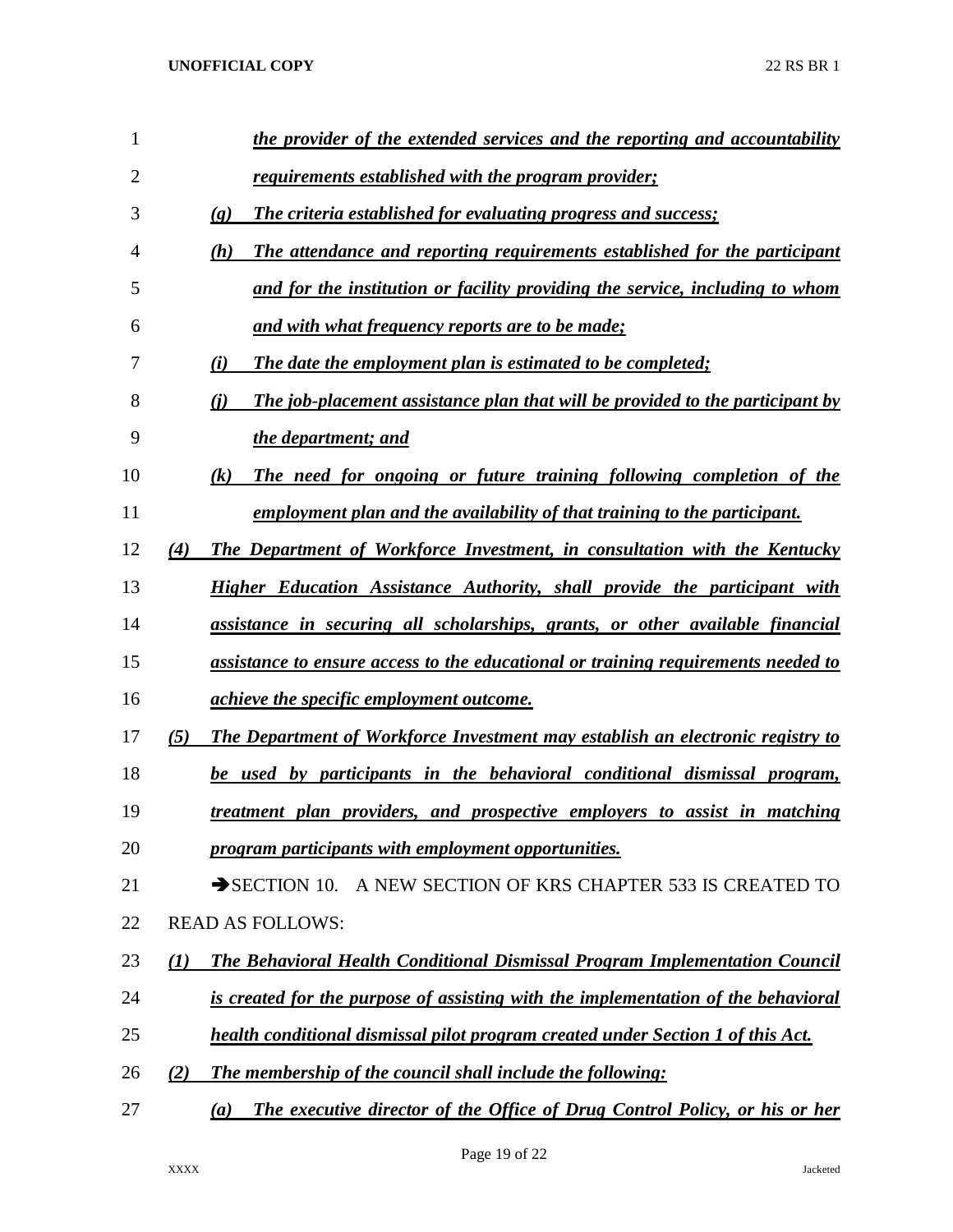| 1  |     | designee, who shall serve as chair of the council;                                                       |
|----|-----|----------------------------------------------------------------------------------------------------------|
| 2  |     | The director of the Administrative Office of the Courts, or his or her<br>(b)                            |
| 3  |     | designee;                                                                                                |
| 4  |     | <b>The commissioner of the Department for Behavioral Health, Developmental</b><br>(c)                    |
| 5  |     | and Intellectual Disabilities, or his or her designee;                                                   |
| 6  |     | The commissioner of the Kentucky Department for Medicaid Services, or<br>(d)                             |
| 7  |     | his or her designee;                                                                                     |
| 8  |     | The public advocate, or his or her designee;<br>(e)                                                      |
| 9  |     | A member of the Kentucky Commonwealth's Attorneys' Association, elected<br>(f)                           |
| 10 |     | by its membership; and                                                                                   |
| 11 |     | The executive director of the Kentucky Jailers Association, or his or her<br>$\left( \mathbf{g} \right)$ |
| 12 |     | <i>designee.</i>                                                                                         |
| 13 | (3) | The council shall meet at least quarterly. Meetings shall be held at the call of the                     |
| 14 |     | <i>chair, or upon the written request of two (2) members to the chair.</i>                               |
| 15 | (4) | <b>The council shall:</b>                                                                                |
| 16 |     | Oversee the implementation of the behavioral health conditional dismissal<br>(a)                         |
| 17 |     | program pilot project;                                                                                   |
| 18 |     | Review the data collected by the Administrative Office of the Courts and<br>(b)                          |
| 19 |     | report to the Interim Joint Committee on Judiciary and the Governor by                                   |
| 20 |     | October 1 of each year of the pilot project regarding:                                                   |
| 21 |     | Recommendations for any additional performance measures needed to<br>I.                                  |
| 22 |     | promote the success of the program;                                                                      |
| 23 |     | <b>Whether any action is necessary, including funding or legislation;</b><br>2.                          |
| 24 |     | Recommendations for resolving any matters that reduce the<br>3.                                          |
| 25 |     | effectiveness of the program; and                                                                        |
| 26 |     | Any additional information the council deems appropriate.<br>4.                                          |
| 27 | (5) | Members shall not receive any additional compensation for their service on the                           |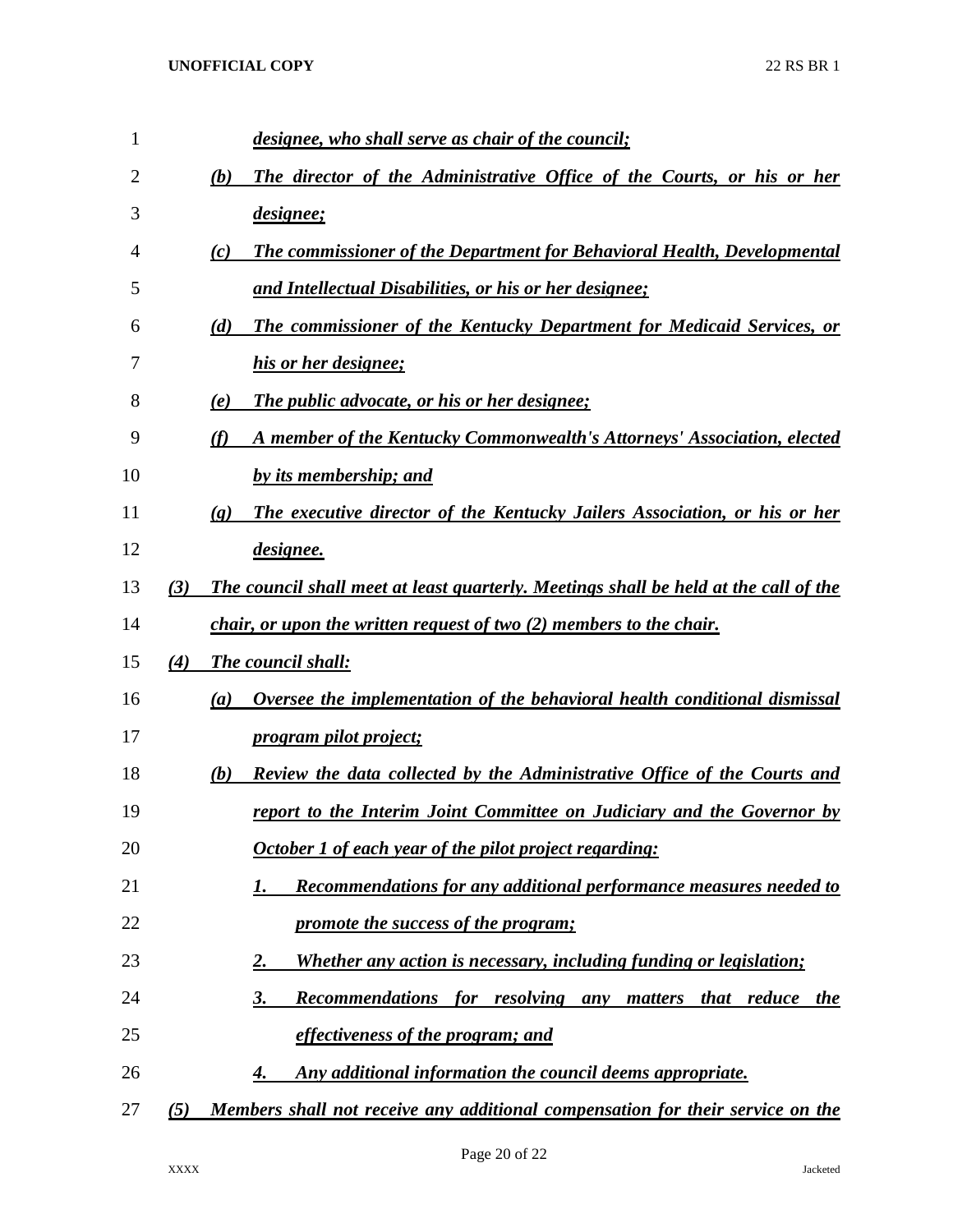| $\mathbf{1}$   |     |     | council but shall be reimbursed for all necessary expenses.                        |
|----------------|-----|-----|------------------------------------------------------------------------------------|
| $\overline{2}$ | (6) |     | The council shall be attached to the Justice and Public Safety Cabinet for         |
| 3              |     |     | <i><u>administrative purposes.</u></i>                                             |
| $\overline{4}$ | (7) |     | The council shall terminate September 30, 2027, unless extended by the General     |
| 5              |     |     | <b>Assembly.</b>                                                                   |
| 6              |     |     | Section 11. KRS 197.020 is amended to read as follows:                             |
| 7              | (1) |     | The Department of Corrections shall:                                               |
| 8              |     | (a) | Promulgate administrative regulations for the government and discipline of         |
| 9              |     |     | the penitentiary, for the government and official conduct of all officials         |
| 10             |     |     | connected with the penitentiary, and for the government of the prisoners in        |
| 11             |     |     | their deportment and conduct;                                                      |
| 12             |     | (b) | Promulgate administrative regulations for the character of food and diet of the    |
| 13             |     |     | prisoners; the preservation of the health of the prisoners; the daily cleansing of |
| 14             |     |     | the penitentiary; the cleanliness of the persons of the prisoners; the general     |
| 15             |     |     | sanitary government of the penitentiary and prisoners; the character of the        |
| 16             |     |     | labor; the quantity of food and clothing; and the length of time during which      |
| 17             |     |     | the prisoners shall be employed daily;                                             |
| 18             |     | (c) | Promulgate administrative regulations, as the department deems necessary, for      |
| 19             |     |     | the disposition of abandoned, lost, or confiscated property of prisoners;          |
| 20             |     | (d) | Promulgate administrative regulations for the administration of a validated        |
| 21             |     |     | risk and needs assessment to assess the criminal risk factors and correctional     |
| 22             |     |     | needs of all inmates upon commitment to the department;                            |
| 23             |     | (e) | Promulgate administrative regulations to:                                          |
| 24             |     |     | Create a certification process for county jails that may house female<br><u>L.</u> |
| 25             |     |     | state inmates. The administrative regulations shall include a requirement          |
| 26             |     |     | of a physical barrier between male and female inmates; and                         |
| 27             |     |     | Require telehealth services in county jails; and<br><u>2.</u>                      |

Page 21 of 22